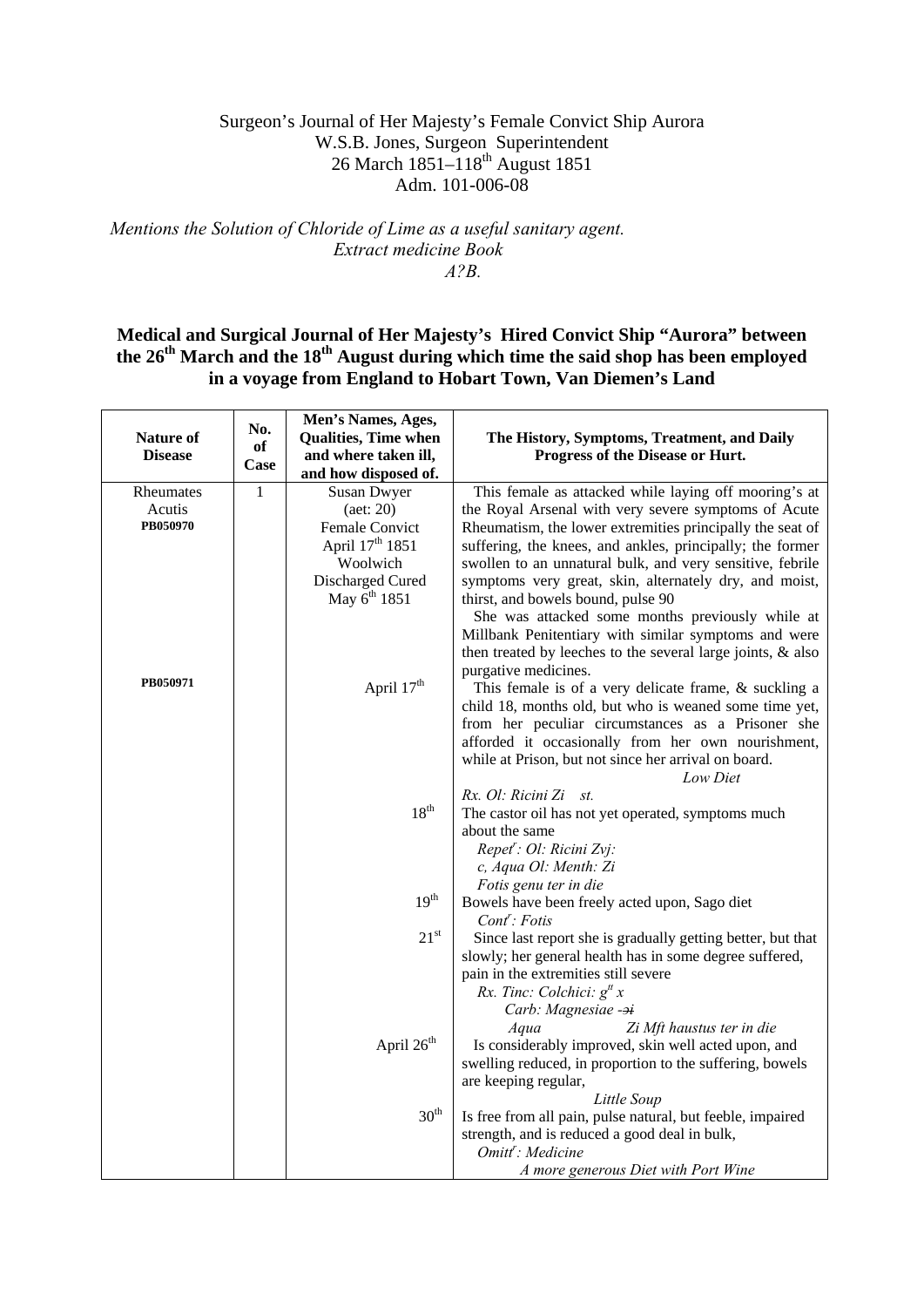|                                                   |                | $\overline{\text{May } 3^{\text{rd}}}$<br>6 <sup>th</sup>                                                                                        | Is now perfectly convalescent, and as the weather is<br>favourable, comes and walks the deck, appetite good, to<br>continue for a day or two the Diet<br>Discharged the List, well.                                                                                                                                                                                                                                                                                                                                                                                                                                                                                                                                                                                                                                                                                                                                                                                                                                                                                                                                                            |
|---------------------------------------------------|----------------|--------------------------------------------------------------------------------------------------------------------------------------------------|------------------------------------------------------------------------------------------------------------------------------------------------------------------------------------------------------------------------------------------------------------------------------------------------------------------------------------------------------------------------------------------------------------------------------------------------------------------------------------------------------------------------------------------------------------------------------------------------------------------------------------------------------------------------------------------------------------------------------------------------------------------------------------------------------------------------------------------------------------------------------------------------------------------------------------------------------------------------------------------------------------------------------------------------------------------------------------------------------------------------------------------------|
| PB050972<br>Hysteria &<br><b>General Debility</b> | $\overline{2}$ | Janet McGregor<br>$(\text{aet: } 30)$<br>Convict<br>May 28 <sup>th</sup> 1851<br>at Sea<br>June 5 <sup>th</sup> 1851<br>$D'$ <sup>d</sup> Cured. | This woman is of Scotch Birth has been respectable<br>and of a mild quiet disposition, so very opposite to the<br>rest of her sex from the same quarter of the world on<br>board, that one would be apt to overlook such a<br>character, among a mass of Beings had I not thro keen<br>discrimination found out her unpresuming feelings; She<br>informed me that some eighteen months ago she was<br>attacked with Typhus Fever, of a severe type when very<br>prevalent in Edinburgh, She recovered from this; but<br>eventually had a relapse, again recovered, from which<br>period she never has enjoyed good health.<br>She has an adult Daughter on board going out with her,<br>who is of a similar disposition to the Mother, since being<br>on board, despondency appears to pervade the mind,<br>lowness of spirits leading to hysterical attacks: appetite<br>with nervous headaches,<br>apparently of a<br>gone,<br>distressing character, Pulse feeble, & quick, 95.<br>Bowels open, Tongue clean, but red, thirst, with nausea,<br>and occasional vomiting.<br>Rx. Ol: Ricini Zvj<br>Aqua Menth: pip: Zj Mft<br>Haust: st: sum: |
|                                                   |                | $29^{\rm th}$                                                                                                                                    | Sago Diet<br>Bowels have been well moved, but symptoms appear<br>much about the same<br>Rx. Sulph: Quinnæ g <sup>r</sup> ij<br>Aqua Font: Zi Mft<br>haust: bis in die<br>Preserved meats<br>glass of Porter                                                                                                                                                                                                                                                                                                                                                                                                                                                                                                                                                                                                                                                                                                                                                                                                                                                                                                                                    |
| PB050973                                          |                | 31 <sup>st</sup><br>June 2 <sup>nd</sup><br>5 <sup>th</sup>                                                                                      | Bibat Aqua Limon: ad libitum<br>Improving gradually as the weather is getting cooler,<br>appetite keener, spirits always low, has more vivacity<br>now, says she is more contented as her daughter alluded<br>too is very happy, who it appear's her happiness, is her<br>principal aim, at least, as regards her future happiness.<br>Cont <sup>'</sup> . Medicinæ<br>Diet<br>Preserved meats and Wine<br>Improving favourably, and gains strength from the<br>medicine, and cooler set in of the weather, functions are<br>regular.<br>Cont <sup>'</sup> . Medicinæ &<br>Diet as usual<br>Convalescing so favourably, that it is deemed expedient<br>to remove her from the Sick List.                                                                                                                                                                                                                                                                                                                                                                                                                                                       |
| Convulvis<br>Infant                               | 3              | Ann Buicks<br>$(9$ months)<br>(An Infant)<br>(Convicts' child)<br>$29^{th}$ May 1851<br>At Sea<br>$D^d$ . $D^d$ . 31 May 1851                    | This Infant on its reception on Board was of a delicate<br>sickly constitution, and had a peculiar eruption about its<br>nostrils, and pervaded under the Schneiderian membrane,<br>apparently of a Syphilitic character, which gave way to<br>slight mercurial remedial means from time to time, the<br>child throve well until today, suddenly vague symptoms<br>of hydrocephalus appeared to me to show themselves<br>Rx. Ol: Ricini Zij: st:                                                                                                                                                                                                                                                                                                                                                                                                                                                                                                                                                                                                                                                                                               |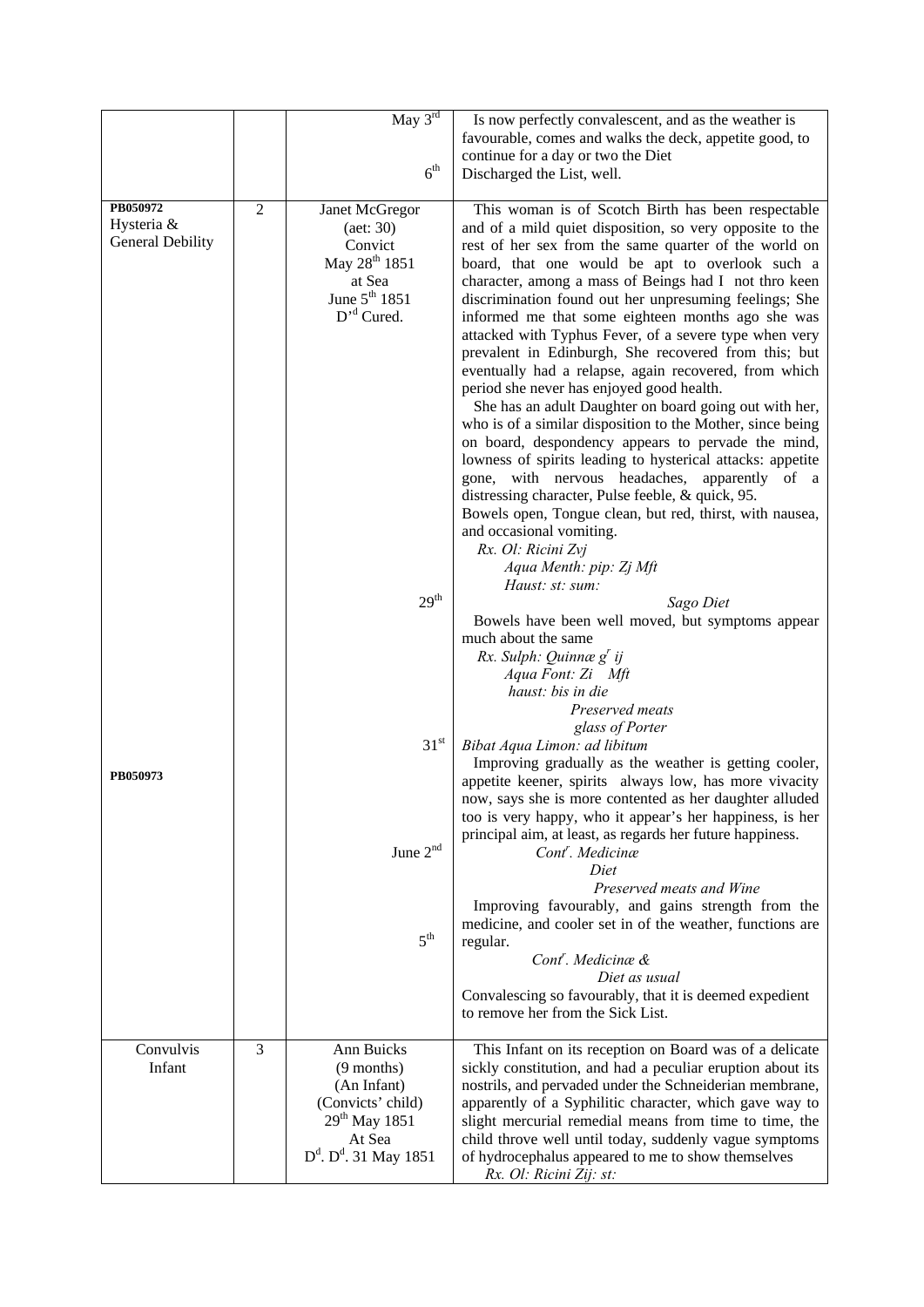| PB050974                                                       |                | $31st$ .                                                                                                                                                                                     | The Symptoms of water in the head became proving<br>more apparent, the flush of the countenance, sudden<br>screeching from a semicomatose state, the rolling too<br>and, & fro of its little head when on the pillow, put a<br>period to its existence at 9 OC. P.M. of this Evening in a<br>convulsive state.                                                                                                                                                                                                                                                                                                                                                                                                                                                                                                                                                                                                                                         |
|----------------------------------------------------------------|----------------|----------------------------------------------------------------------------------------------------------------------------------------------------------------------------------------------|--------------------------------------------------------------------------------------------------------------------------------------------------------------------------------------------------------------------------------------------------------------------------------------------------------------------------------------------------------------------------------------------------------------------------------------------------------------------------------------------------------------------------------------------------------------------------------------------------------------------------------------------------------------------------------------------------------------------------------------------------------------------------------------------------------------------------------------------------------------------------------------------------------------------------------------------------------|
| Leucorrhœa<br>Hæmorrhois<br>&<br>General Debility<br>Therefrom | $\overline{4}$ | Eliz <sup>th</sup> Collings<br>Aet: 24<br>Convict<br>June $5^{th}$ 1851<br>at Sea<br>June 29th 1851<br>$Dd$ the List<br>July $11^{th}$<br>Returned<br>$D^d$ $D^d$ $26^{\text{th}}$ July 1851 | This woman is of a spare thin, delicate habit of body,<br>of light hair, and the colour of the countenance most<br>peculiar, not unlike that of a brimstone,<br>It appears she has suffered from leucorrhoea, and<br>internal hæmorrhoids, on examining which, they are<br>most formidable, choking up nearly the rectum and give<br>great pain, with discharge of blood, when at stool, and<br>these sometimes are voided in a schibulous(sic) state<br>render[ing] agony worse, from the dread of often visiting<br>the privy, the passage will scarcely admit my little<br>finger, and the profuse discharge from the vagina<br>enhances somatically this general debility of the whole<br>frame especially in the debilitating Latitudes we are at<br>present in, that requires Tonic treatment,<br>Rx. Disulph: Quinæ $g^r$ . ij:<br>Inf: Gentianæ Zj:<br>Mft. haust: bis in die<br>Cap <sup>t</sup> . Slect: Sulph: Loti: c Cremor: Tart: Submur |
|                                                                |                | $12^{th}$                                                                                                                                                                                    | Generous Diet<br>Preserved Meat & Port Wine<br>Her general health is somewhat relieved by treatment<br>and generous living, but still her stamina is very<br>questionable, requiring rigid surveillance, and watching,<br>$Cont$ : Medicine, and Diet                                                                                                                                                                                                                                                                                                                                                                                                                                                                                                                                                                                                                                                                                                  |
|                                                                |                | June 29 <sup>th</sup>                                                                                                                                                                        | This woman has wonderfully improved in her general<br>health in every respect, that I consider her well enough to<br>be removed the List.                                                                                                                                                                                                                                                                                                                                                                                                                                                                                                                                                                                                                                                                                                                                                                                                              |
|                                                                |                | July $11th$                                                                                                                                                                                  | Returned upon the List with faint Symptoms of<br>Scorbutus<br>Rx. Acid: Citrici: Sol: ter in die<br>Preserved meat &<br>Port Wine                                                                                                                                                                                                                                                                                                                                                                                                                                                                                                                                                                                                                                                                                                                                                                                                                      |
| PB050975                                                       |                |                                                                                                                                                                                              | Died suddenly at 6 O.C. A.M. altho' an hour before<br>asked for a glass of water, sensible in her usual manner.                                                                                                                                                                                                                                                                                                                                                                                                                                                                                                                                                                                                                                                                                                                                                                                                                                        |
| Hydrocephalus                                                  | 5              | Thos. James<br>$(9$ months)<br>Convict's Infant<br>June 18 <sup>th</sup> 1851<br>at Sea<br>June 11 <sup>th</sup> 1851<br>$D^d$ $D^d$                                                         | This Infant with its mother, are of extremely delicate<br>state of health from the commencement of coming on<br>board, the former complaining of having no nourishment<br>to give her offspring, so it was weaned, I should say<br>prematurely from unavoidable circumstances, situated as<br>we are, and with the unfortunate fellow Being's, we have<br>to contend with, great are my dutie's, and it has been<br>kept in its existence by spoon diet, gruel & arrow-root,<br>alternately, and within this day, or two, water on the<br>Brain has so manifested itself, that at one. O.C. AM. put<br>a period to it's little existence, with much convulsive<br>struggles, anticipated by myself and the Parent, for days<br>past.                                                                                                                                                                                                                   |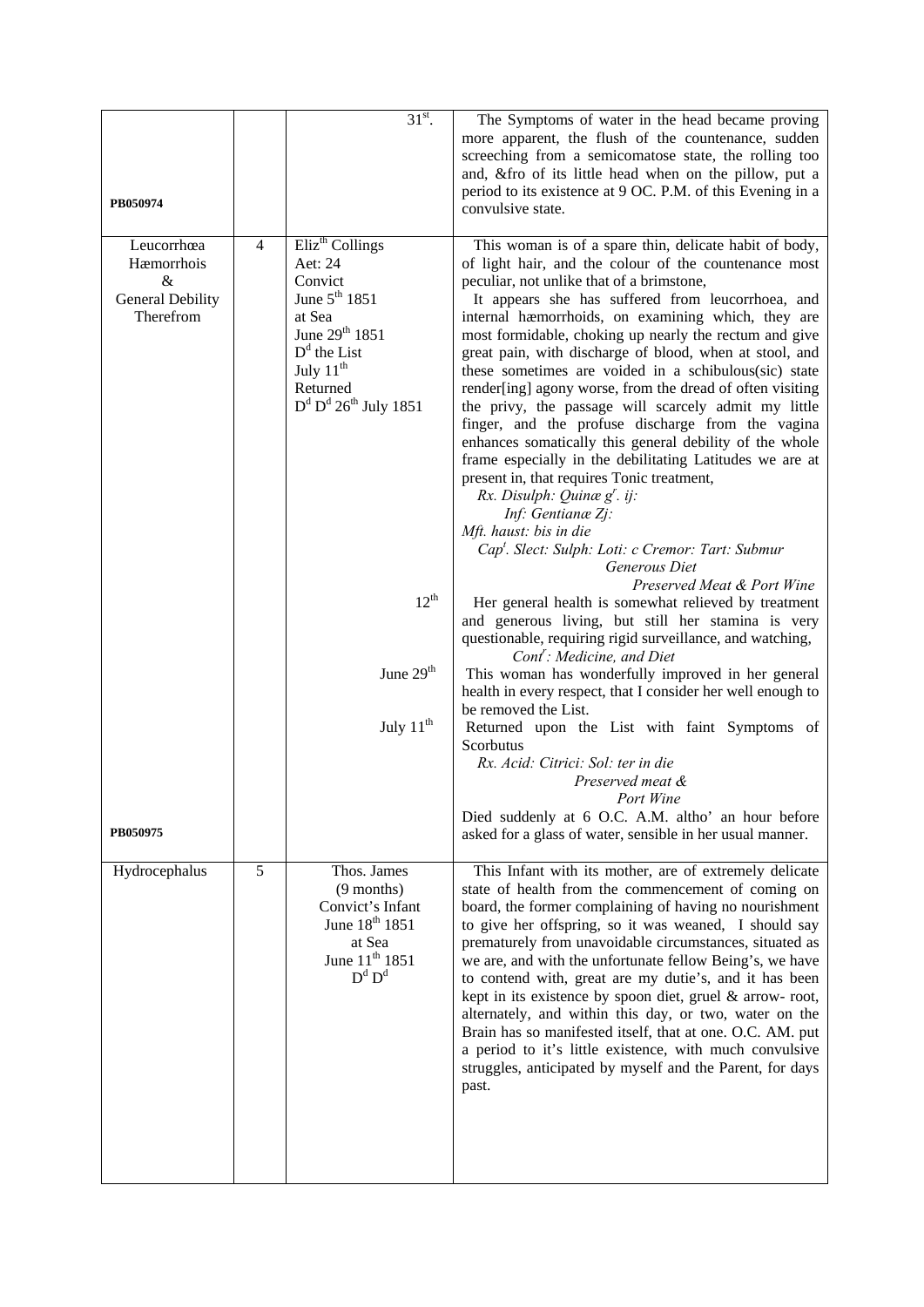| "Parturition"      | 6 | Emma Williams                        | At one O.C. AM.this delicate Female was delivered of                                                                    |
|--------------------|---|--------------------------------------|-------------------------------------------------------------------------------------------------------------------------|
| (of a Female $Cot$ |   | (aet:20)                             | a six or seven months Female child, of extremely small                                                                  |
| with Phthisical    |   | Convict                              | size, and features, but natural, and perfect in every                                                                   |
| Symptoms in the    |   | June 12 <sup>th</sup> 1851           | respect.                                                                                                                |
| mother)            |   | At Sea                               | During the whole period of her uterine gestation she                                                                    |
|                    |   | $D^d$ . $D^d$ . August $2^{nd}$ 1851 | has suffered a good deal from a cough, without                                                                          |
|                    |   |                                      | expectoration, of a most harassing nature, sometimes so                                                                 |
|                    |   |                                      | peculiar to some Females under such circumstances,                                                                      |
|                    |   |                                      | during this period.                                                                                                     |
|                    |   | $13^{th}$                            | Both Mother and Child are doing well. A glass of                                                                        |
|                    |   |                                      | Porter with Broth.                                                                                                      |
|                    |   | 17 <sup>th</sup>                     | Since last report the cough has been most harassing to                                                                  |
|                    |   |                                      | the surprise of myself, Matron, & Midwife, naturally                                                                    |
|                    |   |                                      | thinking on the birth of the Child these untoward                                                                       |
|                    |   |                                      | symptoms would disappear, but it would appear that it is                                                                |
| PB050976           |   |                                      |                                                                                                                         |
|                    |   |                                      | more harassing, and accompanied with some degree of                                                                     |
|                    |   |                                      | expectoration of a questionable character, the mammæ                                                                    |
|                    |   |                                      | are tolerably filled with milk, appetite very fair, bowels                                                              |
|                    |   |                                      | somewhat bound,                                                                                                         |
|                    |   |                                      | Rx. Inf: Sennæ: Comp: Ziij st.                                                                                          |
|                    |   |                                      | Diet, preserved meat with Porter in lieu of Port Wine                                                                   |
|                    |   |                                      | the latter too heating $&$ stimulating, allowing the Cuddy<br>the difference in price, at a fair valuation, in exchange |
|                    |   |                                      | for the wine.                                                                                                           |
|                    |   | $19^{th}$                            | Symptoms much about the same, the secretion of milk                                                                     |
|                    |   |                                      | quite suspended and the Infant fed by Spoon Diet.<br>1S                                                                 |
|                    |   |                                      | Mist: Pectoral: tussis ungent, et haust: anodynes h.s.s.                                                                |
|                    |   |                                      | Diet as before                                                                                                          |
|                    |   |                                      | Her temper and her disposition are naturally irritable,                                                                 |
|                    |   |                                      | and she feels herself unnecessarily? rendering the                                                                      |
|                    |   |                                      | symptoms more urgent, and acute.                                                                                        |
|                    |   | $25^{\text{th}}$                     | Cough has been very troublesome since last report with                                                                  |
|                    |   |                                      | profuse expectorations, accompanied with pain in the                                                                    |
|                    |   |                                      | region of the Scrobiculus Cordis, a Blister was applied                                                                 |
|                    |   |                                      | over the site of the pain on the 23 <sup>rd</sup> Inst: which is the                                                    |
|                    |   |                                      | third one that has been so applied since being placed                                                                   |
|                    |   |                                      | upon the Sick List, and with relief, She has fallen a good                                                              |
|                    |   |                                      | deal in flesh, I presume a good deal arising from                                                                       |
|                    |   |                                      | despondency, from her peculiar situation, as having                                                                     |
|                    |   |                                      | given birth to an illegitimate offspring, independent of                                                                |
|                    |   |                                      | other matters best known to her own feelings, &                                                                         |
|                    |   |                                      | conscience.                                                                                                             |
|                    |   |                                      | The Infant is dwindling away rapidly, and at this date                                                                  |
|                    |   |                                      | not expected to live, it is only the size of a common                                                                   |
|                    |   |                                      | rabbit.                                                                                                                 |
|                    |   | For the mother                       | $Rx.$ Disulph: Quinnæ $g'$ .ij                                                                                          |
| PB050977           |   |                                      | Aqua<br>$Z_i$ : Mft                                                                                                     |
|                    |   |                                      | Haust: ter in die. Diet as usual and whatever she                                                                       |
|                    |   |                                      | fancies from the Cuddy Table.                                                                                           |
|                    |   |                                      | As the Mother lost her milk, or nourishment for the                                                                     |
|                    |   |                                      | Infant, she is now, and has been for some days past                                                                     |
|                    |   |                                      | suckled by a woman who lost her own Infant a short time                                                                 |
|                    |   |                                      | ago.(Ann Buicks)                                                                                                        |
|                    |   | Meridan:                             | The Infant suddenly sunk within the space of about Four                                                                 |
|                    |   |                                      | hours.                                                                                                                  |
|                    |   | 27 <sup>th</sup>                     | The mother appears about the same- Cont <sup>'</sup> ; Medicinæ                                                         |
|                    |   |                                      | and Diet.                                                                                                               |
|                    |   | 30 <sup>th</sup>                     | Is improving in strength but cough is still troublesome                                                                 |
|                    |   |                                      | and a pain under the left mamma, has been most                                                                          |
|                    |   |                                      | annoying since the 25 <sup>th</sup> , which a Blister has removed,                                                      |
|                    |   |                                      |                                                                                                                         |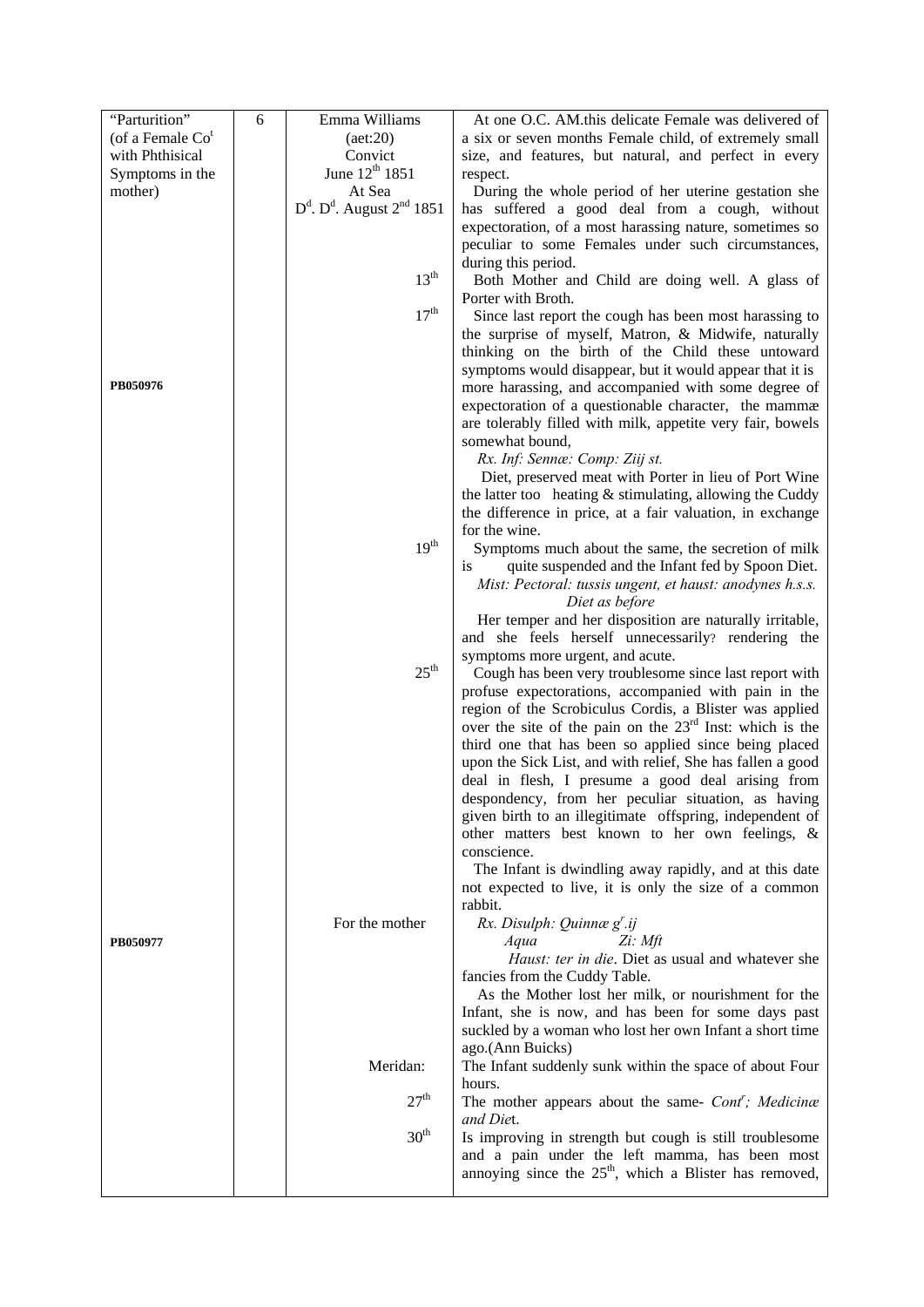|            |                       | and at the same time she complains of much pain in and<br>about the fauces, the Sputum on the average, during the<br>night, might be computed at about half a wine glass full. |
|------------|-----------------------|--------------------------------------------------------------------------------------------------------------------------------------------------------------------------------|
|            |                       | Cont <sup>'</sup> . Medicinæ Diet generous                                                                                                                                     |
|            | July 8 <sup>th</sup>  | Since last report, there appears evident Symptoms of                                                                                                                           |
|            |                       | confirmed Phthisis, the loss of flesh, and increase of                                                                                                                         |
|            |                       | cough, with great expectoration is so marked, altho' she                                                                                                                       |
|            |                       | may linger on under these Symptoms, for an indefinite                                                                                                                          |
|            |                       | period, every kindness and Sympathy is shown her in                                                                                                                            |
|            |                       |                                                                                                                                                                                |
|            |                       | every respect, which indeed I attribute in prolonging her                                                                                                                      |
|            |                       | existence so long, during day time I have her carried up                                                                                                                       |
|            |                       | to my cabin for a change, a bed made up upon the deck                                                                                                                          |
|            |                       | which she feels grateful to a degree of,                                                                                                                                       |
|            |                       | Cont <sup>r</sup> . Disulph: Quinnæ                                                                                                                                            |
|            |                       | Diet - whatever she fancies from Medical                                                                                                                                       |
|            |                       | Comforts in Hospital, or the Cuddy Table.                                                                                                                                      |
|            |                       | In this woman's case much is attributable to                                                                                                                                   |
|            |                       | despondency in being brought to her present situation by                                                                                                                       |
| PB050978   |                       | seduction, & leading to Vice which she comments on                                                                                                                             |
|            |                       | occasionally.                                                                                                                                                                  |
|            | July 14 <sup>th</sup> | Since last report her state was very precarious but                                                                                                                            |
|            |                       | within these few day's back, a most surprising, &                                                                                                                              |
|            |                       | unlooked for change has manifested itself, altho' weak to                                                                                                                      |
|            |                       | a degree, but her cough has nearly left her, her nights are                                                                                                                    |
|            |                       | tolerably refreshing, the colliquative sweats gone, the                                                                                                                        |
|            |                       | appetite improving, sits up out of bed, bowels regular,                                                                                                                        |
|            |                       | and occasionally walks a little about, Pulse 80.                                                                                                                               |
|            |                       | Omitt <sup>r</sup> . Medicinæ (Generous Diet with Port Wine)                                                                                                                   |
|            |                       | Appli <sup>r</sup> Emp. Canth: pectore                                                                                                                                         |
|            | July $25th$           | Since last report, her Symptoms have varied a great                                                                                                                            |
|            |                       | deal, like all Phthical patients - very captious(sic) and                                                                                                                      |
|            |                       | fancying all kind of diets, which is provided to our                                                                                                                           |
|            |                       | utmost endeavour's from the hospital comforts, as well                                                                                                                         |
|            |                       | as from the Cuddy Table.                                                                                                                                                       |
|            |                       | Mist: Pectoralis                                                                                                                                                               |
|            |                       | (Generous Diet with Port Wine)                                                                                                                                                 |
|            | July $27th$           | tussi unguents<br>Very irritable and, capricious, feels low; and fretful,                                                                                                      |
|            |                       |                                                                                                                                                                                |
|            |                       | pulse sluggish, appetite entirely gone, cannot enjoy a                                                                                                                         |
|            |                       | single article proposed to her, very much emaciated,                                                                                                                           |
|            |                       | extremities                                                                                                                                                                    |
|            |                       | œdmatous,                                                                                                                                                                      |
|            |                       | $Apptr$ . Empl. Canth: pectoræ                                                                                                                                                 |
|            |                       | Cont <sup>"</sup> . Mist: Pectotal: et Haust:                                                                                                                                  |
|            |                       | Diet as she fancies                                                                                                                                                            |
|            | 31 <sup>st</sup>      | Appears to be sinking fast. She is reduced to a perfect                                                                                                                        |
|            |                       | skeleton, and it is with the greatest effort she can throw                                                                                                                     |
|            |                       | up the expectoration, and has existed entirely upon                                                                                                                            |
|            |                       | Porter, and Port Wine, alternately, food of any kind, or                                                                                                                       |
|            |                       | description she cannot bear the smell, of, even.                                                                                                                               |
|            |                       | Haust: Anodyne omni nocte                                                                                                                                                      |
| PB050979   | $2nd$ August          | $D^d$ $D^d$                                                                                                                                                                    |
|            |                       |                                                                                                                                                                                |
| Dysenteria | Eliza Williams        | This woman has been a prostitute, and has had the                                                                                                                              |
| et         | $(\text{aet: } 28)$   | Syphilitic disease, in the worst form, the palate being                                                                                                                        |
| Syphilis   | Convict               | destroyed, and it is with the greatest difficulty that she                                                                                                                     |
|            | July $6^{th}$ 1851    | can articulate, and the odour that emanates from her                                                                                                                           |
|            | At Sea                | breath, and person is so often disgusting a nature, that                                                                                                                       |
|            | $D^d D^d$             | sickens everyone, her skin is cold and clammy, pulse                                                                                                                           |
|            | July $9^{th}$ 1851    | feeble, appetite not bad.                                                                                                                                                      |
|            |                       | It appears that it never was intended at Millbank to                                                                                                                           |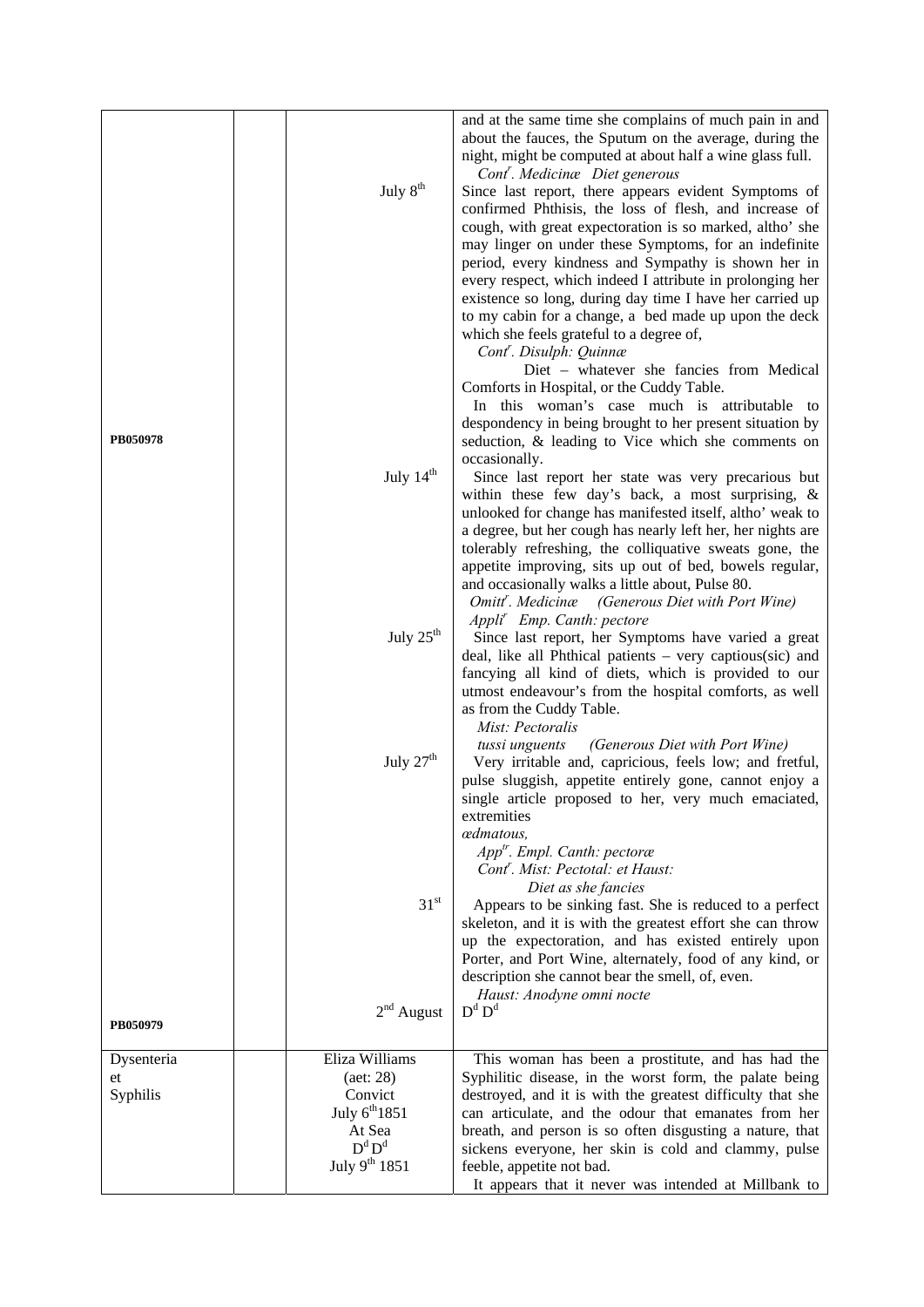|           |                            | have sent her out and also at Newgate from the condition                                                                 |
|-----------|----------------------------|--------------------------------------------------------------------------------------------------------------------------|
|           |                            | she was in, and she has been actually pawned upon my                                                                     |
|           |                            | hands, not an uncommon thing at Millbank to do by                                                                        |
|           |                            | certain individuals, who wish to get rid of obnoxious                                                                    |
|           |                            | persons.                                                                                                                 |
|           |                            | Rx. Mist: Cretæ: Comp: Zi Sumend:                                                                                        |
|           |                            | (Fresh meat                                                                                                              |
|           |                            | Bibat: Suc: Lemonis ad libitum                                                                                           |
|           |                            | Diet, with, Port Wine)                                                                                                   |
|           | 9 <sup>th</sup>            | This morning a sudden change took place, the                                                                             |
|           |                            | cadaverous look, sunken countenance, feeble pulse, cold                                                                  |
|           |                            | clammy skin and sweat, indicating early dissolution with                                                                 |
|           |                            | the constant diarrhoea, Wine and thin arrow-root was                                                                     |
|           |                            | plied to her from time to time, but she sank at 8 O.C.<br>P.M.                                                           |
|           |                            | There is no doubt that Scorbutus brought into action                                                                     |
|           |                            | hitherto undetected Syphilitic action, from the peculiar &                                                               |
|           |                            | most rotten odour that emanated from her breath &                                                                        |
|           |                            | person, and also her evacuations, which I recollect to                                                                   |
|           |                            | have witnessed before in formidable Syphilitic cases                                                                     |
|           |                            | both in Lock hospital's; as well as in the Navy.                                                                         |
| PB050980  |                            |                                                                                                                          |
|           |                            |                                                                                                                          |
|           |                            |                                                                                                                          |
| Scorbutus | Louisa Coates<br>aet: 24   | This woman is of a delicate constitution, and suckling<br>an Infant, of about 8 months old, complains of a               |
|           | Convict                    |                                                                                                                          |
|           | July 11 <sup>th</sup> 1851 | looseness in the Bowls of a watery nature, with a degree<br>of debility and inertness, also of a pain referred under the |
|           | at Sea                     | left mammæ, appetite deficient, Pulse feeble, and a                                                                      |
|           | July 31st 1851             | clammy taste in the mouth, accompanied by an offensive                                                                   |
|           | $Dd$ cured                 | breath,                                                                                                                  |
|           | July $14^{th}$             | Rx. Mist: Cretæ: Comp: ter in die                                                                                        |
|           |                            | 4 <sup>tis</sup> hora, Fresh meat Diet with Port Wine                                                                    |
|           | July $23rd$                | The gums are spongy, $\&$ breath offensive, the secretion                                                                |
|           |                            | of milk is suspended, and the child weaned.                                                                              |
|           |                            | The milk has returned. Scorbutus symptoms vanished,                                                                      |
|           |                            | the mammæ became painfully tender that the weaning of                                                                    |
|           |                            | the child, was suspended.                                                                                                |
|           |                            | The general health wonderfully improved, which                                                                           |
|           |                            | shews the control, and efficacy of the Nitrate of Potass                                                                 |
|           |                            | over this insidious disease.                                                                                             |
|           | July 31st                  | Omitt': Medicinæ                                                                                                         |
|           | t                          | Diet as usual                                                                                                            |
|           |                            | Discharged the List cured.                                                                                               |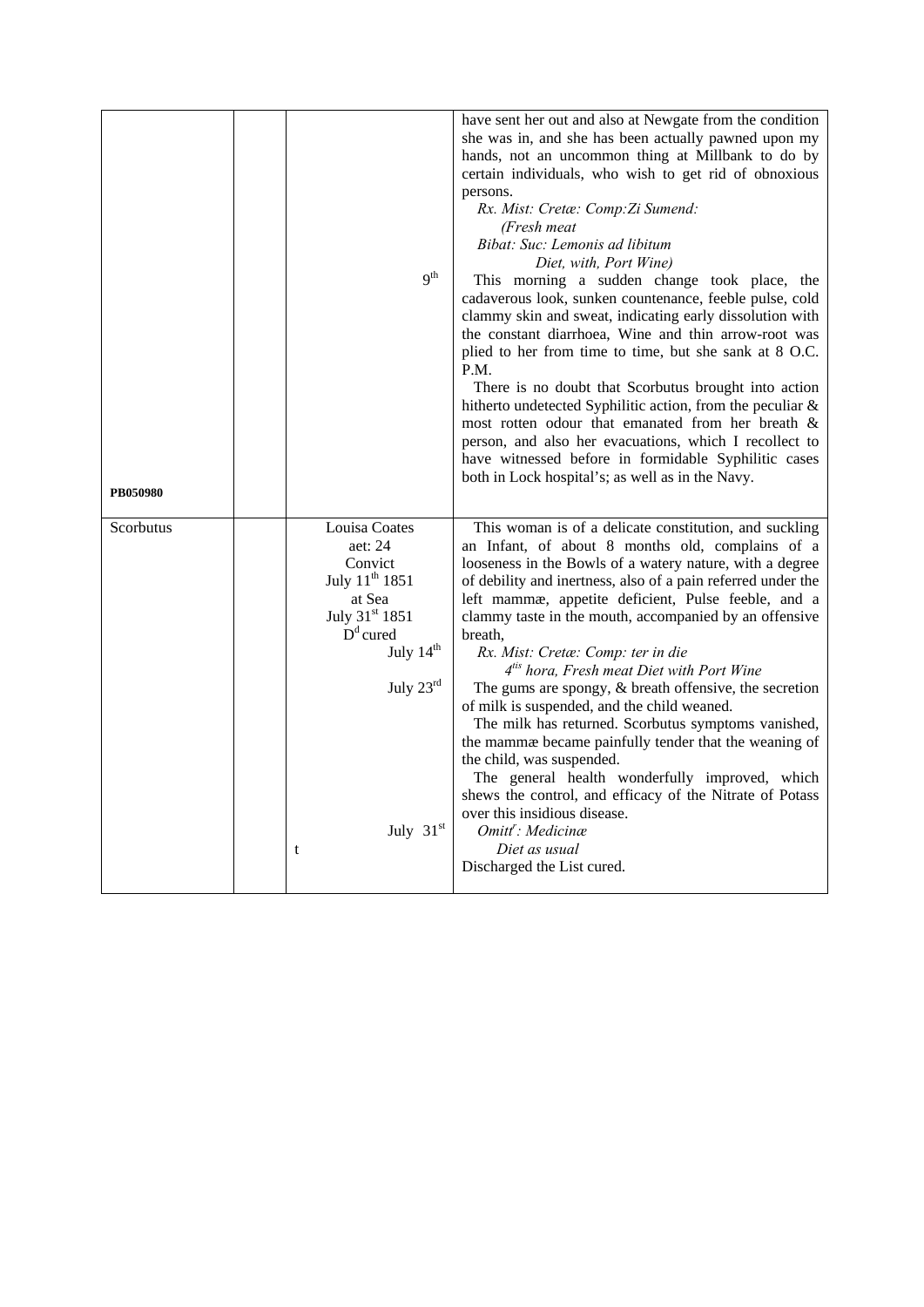**PB050981** 

# **A Nosological Synopsis of the Sick Book kept during the Period of this Journal, in conformity with the 30th Article of the Surgeons' Instructions.**

|                                                  | <b>Numbers</b> |                              |                         |               |           |           |                                                         |
|--------------------------------------------------|----------------|------------------------------|-------------------------|---------------|-----------|-----------|---------------------------------------------------------|
| <b>Diseases</b><br><b>Nosologically arranged</b> | <b>Total</b>   | Discharged to<br>Duty        | Sent to the<br>Hospital | Died on board | Invalided | Remaining | Nos. of such Cases<br>as are detailed in<br>the Journal |
| Pyrexiae                                         |                |                              |                         |               |           |           |                                                         |
| Ord. I. Febres.                                  |                |                              |                         |               |           |           |                                                         |
| Internulleates Quotutiana                        |                |                              |                         |               |           |           |                                                         |
| Tertiana                                         |                |                              |                         |               |           |           |                                                         |
| Continua Synochus                                |                |                              |                         |               |           |           |                                                         |
| Typhus                                           |                |                              |                         |               |           |           |                                                         |
| Ord. II. Phlegmasiae.                            |                |                              |                         |               |           |           |                                                         |
| Phlogosis                                        |                |                              |                         |               |           |           |                                                         |
| Pneumonia                                        |                |                              |                         |               |           |           |                                                         |
| Rheumatismus                                     | 1<br>1         | $\mathbf{1}$<br>$\mathbf{1}$ |                         |               |           |           |                                                         |
| Cynanche Tonsil<br><b>Bronchitis</b>             |                |                              |                         |               |           |           |                                                         |
| Opthalmia                                        | 1              | 1                            |                         |               |           |           |                                                         |
| Ord. III. Exanthemata.                           |                |                              |                         |               |           |           |                                                         |
| Variola                                          |                |                              |                         |               |           |           |                                                         |
| Rubeola                                          |                |                              |                         |               |           |           |                                                         |
| Erysipelas                                       | 1              | 1                            |                         |               |           |           |                                                         |
| Vaccina                                          |                |                              |                         |               |           |           |                                                         |
| Ord. IV. Haemorrhagiae                           |                |                              |                         |               |           |           |                                                         |
| Haemoptysis                                      |                |                              |                         |               |           |           |                                                         |
| Phthisis incipiens                               | 1              |                              |                         | $\mathbf{1}$  |           |           |                                                         |
| Phthisis cosfirmata                              |                |                              |                         |               |           |           |                                                         |
| Ord. V. Profluvia.                               |                |                              |                         |               |           |           |                                                         |
| Catarrhus                                        |                |                              |                         |               |           |           |                                                         |
| Dysenteria et Syphilis                           | $\mathbf{1}$   |                              |                         | 1             |           |           |                                                         |
| Hæmorrhios                                       | $\mathbf{1}$   | $\mathbf{1}$                 |                         |               |           |           |                                                         |
| Neuroses.                                        |                |                              |                         |               |           |           |                                                         |
| Ord. I. Comata.                                  |                |                              |                         |               |           |           |                                                         |
| Apoplexia                                        |                |                              |                         |               |           |           |                                                         |
| Hydrocephal: et Conv.<br>Ord. II. Adynamiae.     | $\overline{2}$ |                              | $\overline{2}$          |               |           |           |                                                         |
| Dyspepsia                                        |                |                              |                         |               |           |           |                                                         |
| Ord. III. Spasmi.                                |                |                              |                         |               |           |           |                                                         |
| Asthma                                           |                |                              |                         |               |           |           |                                                         |
| Diarrhoea                                        | 1              | 1                            |                         |               |           |           |                                                         |
| Cohea                                            |                |                              |                         |               |           |           |                                                         |
| Ord. Iv. Vesaniae.                               |                |                              |                         |               |           |           |                                                         |
| Amentia                                          |                |                              |                         |               |           |           |                                                         |
| Mania                                            |                |                              |                         |               |           |           |                                                         |
| Hysteria                                         | 1              | 1                            |                         |               |           |           |                                                         |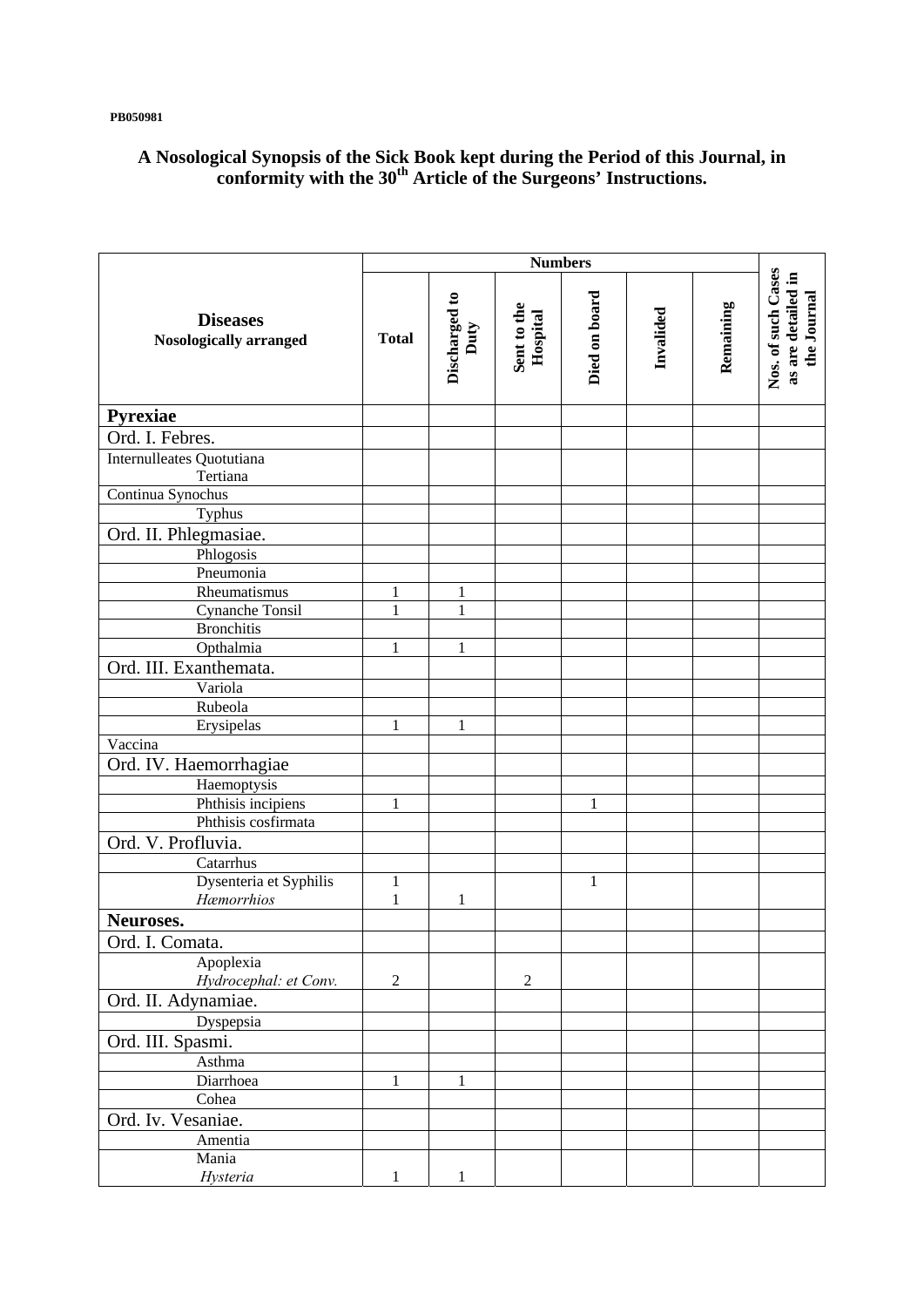| Cachexiae.                                                                                                 |                |    |              |   |  |  |
|------------------------------------------------------------------------------------------------------------|----------------|----|--------------|---|--|--|
| Ord. I. Marcores.                                                                                          |                |    |              |   |  |  |
| Tabes                                                                                                      | $\mathbf{1}$   |    |              | 1 |  |  |
| Ord. II. Intumescentiae.                                                                                   |                |    |              |   |  |  |
| Anasarca                                                                                                   |                |    |              |   |  |  |
| Ascites                                                                                                    |                |    |              |   |  |  |
| Hydrothorax                                                                                                |                |    |              |   |  |  |
| Ord. III. Impetigines.                                                                                     |                |    |              |   |  |  |
| Syphilis                                                                                                   | 1              | 1  |              |   |  |  |
| Scrophula                                                                                                  |                |    |              |   |  |  |
| Icterus                                                                                                    |                |    |              |   |  |  |
| Scorbutus                                                                                                  | $\overline{2}$ | 1  |              | 1 |  |  |
| Locales.                                                                                                   |                |    |              |   |  |  |
| Ord. I. Dysaethesiae.                                                                                      |                |    |              |   |  |  |
| Amaurosis                                                                                                  |                |    |              |   |  |  |
| Ord. II. Dysorexiae.                                                                                       |                |    |              |   |  |  |
| Ord. III. Dyscinesiae.                                                                                     |                |    |              |   |  |  |
| Ord. IV. Apocenoses.                                                                                       |                |    |              |   |  |  |
| Gonorrhoea                                                                                                 |                |    |              |   |  |  |
| Leucorrhœa                                                                                                 | 1              | 1  |              |   |  |  |
| Ord. V. Epischeses                                                                                         |                |    |              |   |  |  |
| Ischuria                                                                                                   |                |    |              |   |  |  |
| Obstipatio                                                                                                 |                |    |              |   |  |  |
| Dysuria                                                                                                    |                |    |              |   |  |  |
| Ord. VI. Tumores.                                                                                          |                |    |              |   |  |  |
| Aneurisma                                                                                                  |                |    |              |   |  |  |
| Ord. VII. Ectopiae.                                                                                        |                |    |              |   |  |  |
| Hernia                                                                                                     |                |    |              |   |  |  |
| Prolapsus                                                                                                  |                |    |              |   |  |  |
| Luxatio                                                                                                    |                |    |              |   |  |  |
| Ord. VIII. Dialyses.                                                                                       |                |    |              |   |  |  |
| Vulnus                                                                                                     |                |    |              |   |  |  |
| Ulcus                                                                                                      |                |    |              |   |  |  |
| Anthrax                                                                                                    | $\mathbf{1}$   |    | $\mathbf{1}$ |   |  |  |
| <b>GENERAL TOTAL</b>                                                                                       | 17             | 10 | 1            | 6 |  |  |
| NOTE.-Medical Officers are desired particularly to Notice that the Numbers in each Disease and the general |                |    |              |   |  |  |
| Total must not only correspond with the Sick Book, but also with the particulars contained in the several  |                |    |              |   |  |  |
| Nosological Returns for the period.                                                                        |                |    |              |   |  |  |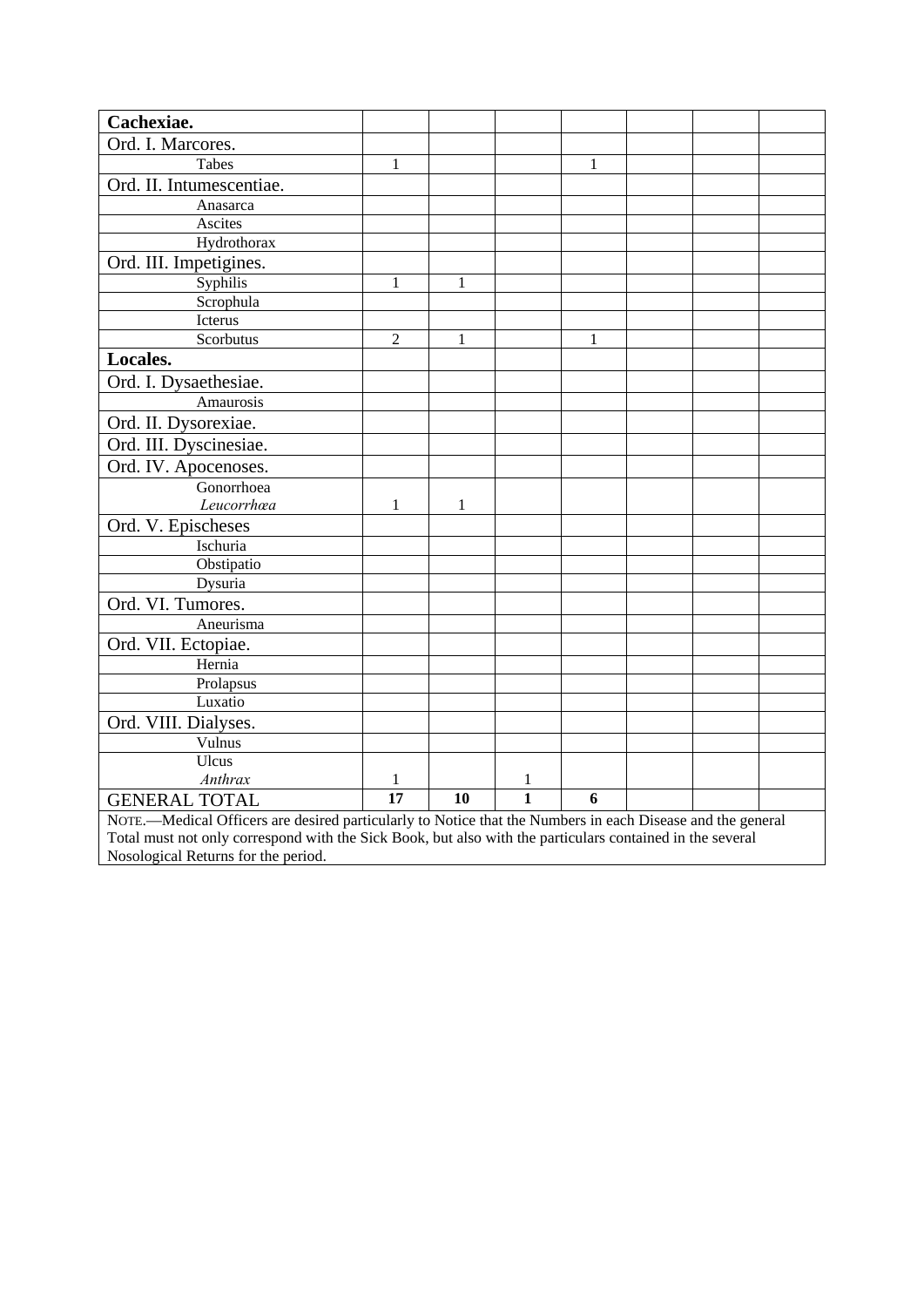## **GENERAL REMARKS**

## Dated at Hobart Town August 18<sup>th</sup> 1851

## Surgeon's Journal of Her Majesty's hired Female Convict Ship "Aurora" Mr W.B. Jones, Surgeon

During the period of this Journal from the time of embarking the Prisoners, Viz-  $26<sup>th</sup>$  day of March 1851, to the date hereof, on a Voyage from England to this Colony, conveying thereto 232 Female Convicts, 35 adults, children, and Infants their families, Total 267.

 There have been admitted on the Sick List in all (17.) Discharged off the List cured (10.) Discharged Dead of  $C^{ts}$  3. Remaining on Sick List, - sent to the Colonial Hospital (1)  $D^{d} D^{d}$  of Infant's (3.)

 On the arrival of the Prisoners on board at Woolwich, there were no less than 14 Infants at the Breast, of these, Two very sickly ones died, and a five to six months child, who lived only 13 days after its birth. The fourth that followed was a woman, who was not intended at Newgate Prison to be sent out, as she was labouring under Secondary Syphilis in the worst form, the palate was quite destroyed and the offensive state she was in before dissolution, was most obnoxious. Scorbutus had suddenly seized her, and Dysenteric Diarrhoea, combined carried her off, an easy prey having no stamina to withstand such ravages, constitution so undermined; this woman was unhandsomely pawned upon my hands from Millbank Prison, and that direct from the Infirmary, under medical treatment, as well as many others, which I think highly derogatory to those in authority.

The Two Last Cases are Nos. 4.  $\&$  6. in this Journal, it will manifest to all in the case of Elizabeth Collins, the insidious character of Scorbutus, altho' the Symptoms of the disease were purely superficial apparently nothing showing itself of the disease, except shortness of breathing, which prominent Symptom in advanced Scurvy has before now, come under my notice amongst Convicts, to administer Antiscorbutics at nearly the twelfth hour will avoid nothing; Important internal organic disease have become deeply implicated, altho' shewing no external appearances, and neither internal urgent Symptoms worth noticing either by my own observation, or the feelings of the Patient in manifestation of immediate dissolution, careful as I am always with the Prisoner, not too overlook their trivial complaints – even among the most artful, and degraded of Criminals.

 The last case is No.6 Emma Williams who was delivered of a 5 months' Child and who also died 13 day's after birth – not having properly arrived at its natural vigour & maturity.

Phthisis had shown itself before she was delivered, and a slight check to the disease was experienced about the period of parturition, but very shortly afterwards a rapid galloping progress to confirmed stage of the disease, baffling every kind of treatment, carrying her off a perfect shadow. She was kept alive for a longer period, by kind, soothing treatment, and fed by everything she might fancy from the Cuddy Table.

 I had anticipated that disease would have subsided after her confinement, as it often happens in many similar cases, bit in this instance it was quite the reverse. **PB050984** 

#### General Regulations Adopted on Board

The Prisoners are to conduct themselves at all times in a respectful manner to the Officers, Matron, and other persons placed in authority over them.

Communication with any person, or persons of the Ship's Company, is strictly forbidden, except on duty, or under sanction of the Surgeon Superintendant.

The main prison decks are to be under the care of Surgeon Superintendant, assisted by overseers, who are to attend the cleanliness, maintain order, and report any irregularity.

The Prison Deck is to be kept dry by the messes, the water is not to be spilled, and washing cannot be permitted A.M. 6. Prisoners to roll up and stow bedding, & proceed to wash persons.

8, Breakfast, 12. Dinner 5. P.M. supper

Two women chosen from two messes in rotation to attend at the serving out of Provisions, to see justice done. One Woman from each mess to attend, & receive rations, and allowances,

Two Overseer Cleaners will have the water closets thoroughly cleansed each morning and evening, throwing up? the Solution of Chloride of Zinc.

On Monday's, Issues of Soap, and Vinegar, Tuesday's and Friday's, general washing days.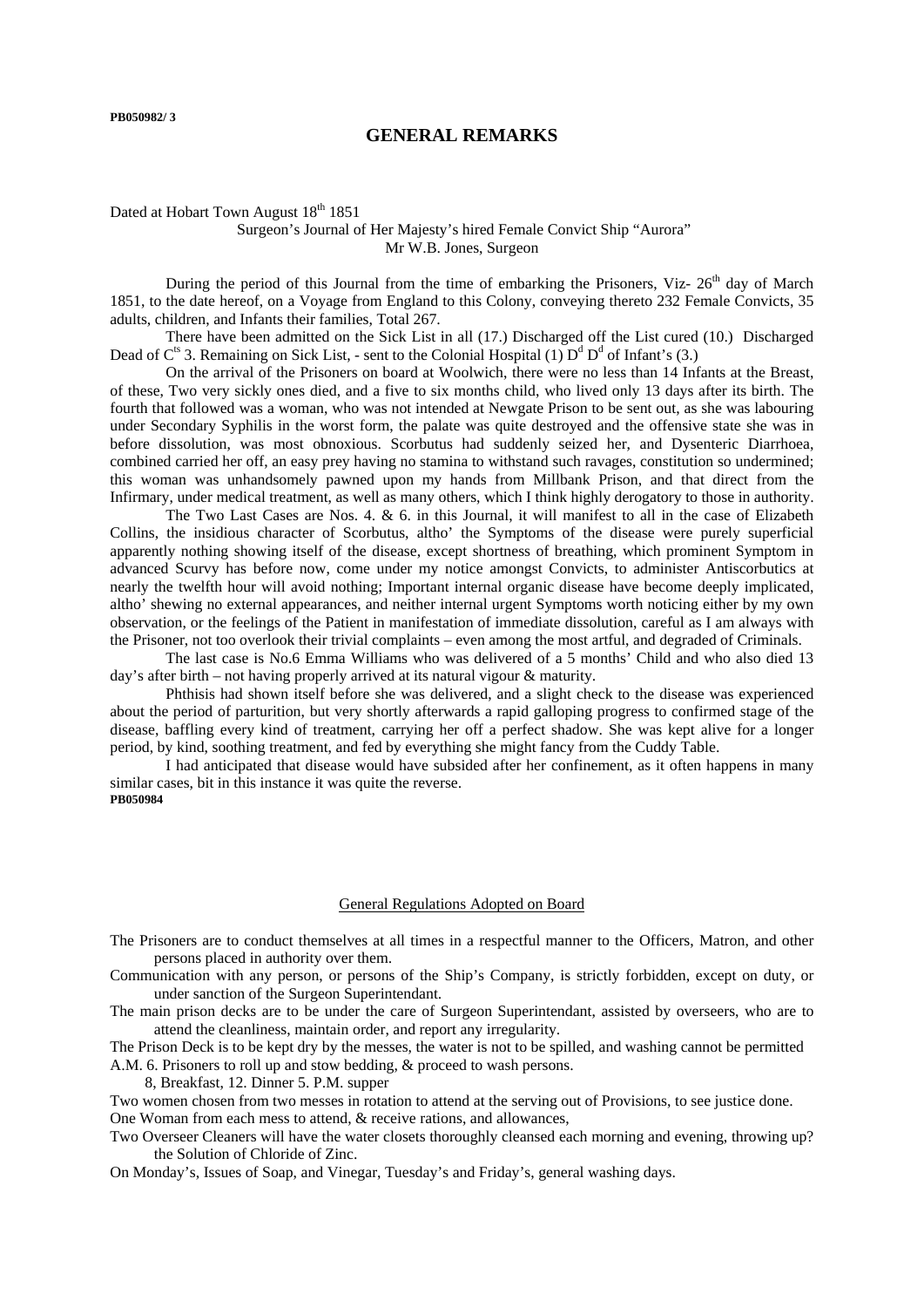- Two women from each Mess are to wash the clothes of mess, washing can only be done on the appointed days, except by express permission of the Surgeon Superintendant. No exchange or alteration of clothes permitted.
- A watch at night is to be kept by the Overseers, one for each side, they are to deliver**?** every four hours, their duty is to manifest order and decency. theft, fighting, profane and disgusting language will be punished severely.
- Prisoners who are appointed to classes, for instruction in reading and writing are required to place themselves with the least possible delay in their respective classes, and diligently apply themselves.
- It is expected that no person will attempt to be absent from the classes, without proper authority, anyone doing so, will be reported to  $\text{Surg}^n$  Super<sup>t</sup>.
- Noise and confusion cannot be allowed during the time of instruction, nor can anyone be permitted to run up and down the hatchway's, except in case of necessity
- A**?**.B. A report of the Character & Progress of the Scholars, during the Voyage, is sent to the Authorities of the Colony.

W.B. Jones M.D.

 $\text{Surg}^{\text{n}} \text{Super}^{\text{t}}$ .

(to be stuck up in a conspicuous part of the Prison, and to be Frequently read to the Prisoners, from time to time.)

### **PB050985**

Recapitulation of daily proceeding's as recorded in my Journal on, board the Convict Ship "Aurora".

 As health is the primary inculcation to be studied by Surgeon Superintendant's of Convict Ship's, where a dense mass of Human Being's are so closely congregated together, it will be observed on a reference to the Journal in question, from the daily routine therein contained during a most tempestuous voyage, that cleanliness was the first object from dawn of day to its close, whenever practicable, and thus prosecuted systematically both in person, and also in the various compartments of the Ship, disseminating the Solution of Chloride of Zinc, liberally, morning, and evening, in the specified proportions, within Prison, especially in the neighbourhood of, and thrown up? the respective Privies, also into the Ship's well, from time to time.

 The advantages of these proceedings cannot be questioned, and will be best appreciated by judging of final results, that is on arrival in the Colony, and this will be commented upon, "*Seriatum*"

I shall confine myself to our daily proceedings, and beg a reference to page  $27<sup>th</sup>$  of daily Journal to a copy of a letter addressed to the Medical Director General of the Navy in Latitude  $7-39$  N Longitude 23-41<sup>E</sup>: but which on due reflection, might be transcribed here,

> Convict Ship "Aurora" May 23<sup>rd</sup> 1851

Sir,

"In conformity with the Printed Instructions, for Surgeon's Superintendents of Prison "Ship's, I respectfully beg leave to report to you on the state and progress of this Ship since "leaving the Downs,  $27<sup>th</sup>$  day of April to the date hereto for the information of the Admiralty.

"It is very satisfactory in being able to state that all on board are in the enjoyment of "the best of health, and that the Prisoners, conduct themselves correctly, and orderly, since "leaving Woolwich so that nothing transpires to mar Public Services

"There are 232 Female Convicts, but inclusive of their children, & Infants, in all 267. "the largest number of Prisoners I believe of this class ever sent to a Penal Colony in one Ship "from Millbank and it is necessary here to recapitulate the proceeding's, and daily routine "carried on in a sanitary point of view, But suffice it to say, that it is conducted precisely, on "similar principals to that adopted when Surgeon of the "Bangalore" C.S. of last year; the "Solution of the Chloride of Lime is most sedulously disseminated throughout every "compartment of the Prison, and adjacent parts contiguous to it, and which rendered as usual "everything sweet and wholesome, and which is duly appreciated by the Prisoners "themselves.

"As there has been but Two individuals admitted upon the Sick List altogether since "leaving England, one with severe acute Rheumatism, and the other with Cynanche "Tonsillitis, but who are now discharged the List, cured, and there remains not one on the "List, at the present date, so there appears every probability from the healthy condition of "everyone, that the Voyage will be prosecuted throughout.

I have the honor to be

$$
\& \& \& \& \& \text{Sir}, \\ \& W,B,J.
$$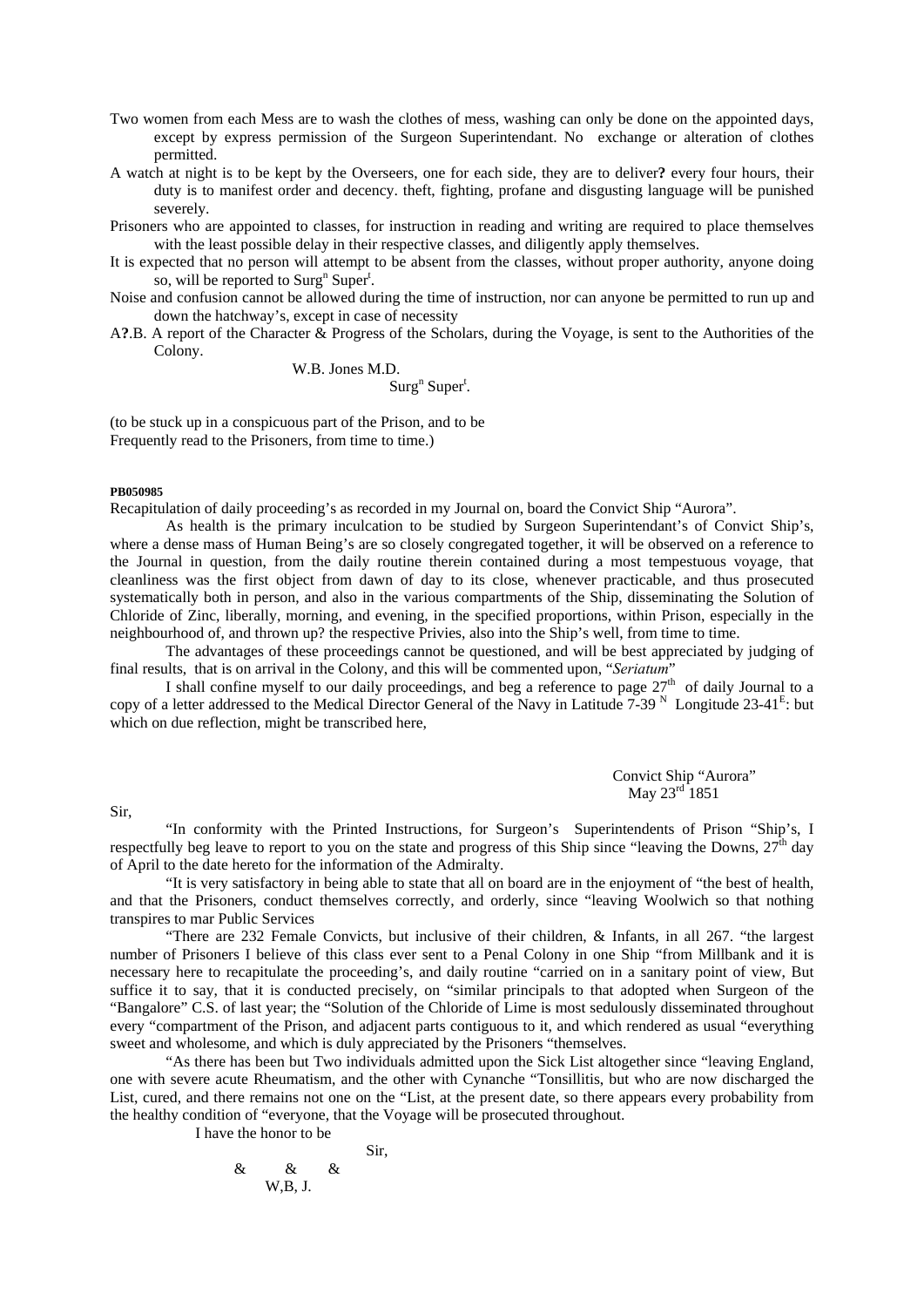There is no question that the Chloride of Zinc posses unqualified advantages, as a disinfectant destroying any thing, having the least tendency to obnoxious odour, hence its congenial, powerful antiseptic properties, in the preservation of health, the greatest of all blessings, more especially under certain circumstances, as in crowded Ship's, carrying a large number of Human Beings, as Troop Ship's, Convict Ship's, Immigrant Ship's, the Convict Ship being more prone to disease from their unfortunate mode of living before conviction and labouring under a variety of diseases, by living a profligate life, and that probably for a series of years.

 On First joining these Classes of Ship's, it is usual to draw up a code of regulations for the guidance of Prisoners, which are stuck up conspicuously within the Prison, as in the case of this Present Ship, but I always have observed my verbal orders, much better attended to, than written ones.

 The first duty every morning after the Beddings were properly rolled up, and stowed, the admittance of Prisoners on deck for ablution, by messes, under cover of screens especially provided to Female Convict Ship's, under the surveilance of the Matron, & her Deputy, and this was done as early in the morning compatible to season and clime; Within the tropics 4, 5, &6. O.C. AM. Daily, when all went thro the process of a thorough ablution, by good doucing of buckets of Salt Water.

 The whole of the Prisoners from the time of leaving England, to our destination were daily allowed every consistent privilege on deck, the poop, and after part of the Ship as the quarter deck, assigned to them, apart from the fore, as much as possible from the Ship's Company and Boy's, being more under my own eyes, and cognizance, satisfactory to myself that no impropriety should take place during voyage, and I fully believe, as far as I am able to judge, nothing clandestine has transpired as I have been most vigilant myself; no person could be more on the alert.

 The Superintendence when issuing out Lime Juice and Wine daily, is an indisputable duty on the part of the Surgeon Superintendant, more especially when within the Tropics, not only to see this duty property served out correctly, but compelling them to drink it at the Tub before you, It affords the Surgeon, a favourable opportunity by the whole of them, at the call of the roll, passing in rotation, from one side of deck to the other to detect hidden disease in whatever form it may happen to develop itself, whether in the countenance, skin, muscular contractions, or the respiratory organs, especially, a prominent feature, and constant attendant in that most insidious of all diseases, ("Scorbutus")

 As I look upon Dinner the principal of all meals, my presence during that period, I was as particular in discharging, as any other of my public routine of duty on board, to superintend in person, the meat properly weighed, and served out justly, and fairly, well proportioned in lean and fat, by which means, the results are general satisfaction, the Prisoners perceiving their general interests so much studied, prevents murmuring, and discontent, but independent of all this, it must be viewed as a salutary measure in sanitary point of view upon the health of the Convict individually.

 After the Prison, Hospital, etc, are thoroughly cleaned every morning by dry scraping, and the sprinkling, and flannel washing the boards with the Chloride of Zinc (in Solution) in the usual manner as recommended; the Matron, and her assistants report to me when the Prison is ready for my inspection.

 Having no Religious Instructor, the duty of reading within the Prison, and Prayers devolving upon me daily, Devine Service performed by myself every Sunday, morning and evening.

 Schooling below, and on deck, according to the state of the weather, morning, and evening, the numerous Children joining in with the Women.

 In conclusion, what has been the result of such strict & rigid mode of carrying out so onerous a charge on a long trying voyage, with such species of the human race to contend with; why by strict extraction of order, coupled by unity of deportment, this; not only enhances respect, but amalgamates with it fear, from the cunning, artful, untutored, for it must not be expected, brutal force, either by language or gesture, will the British Convict be overcome, or be governed by, for the whole matter rests in a nut-shell, which is this; The admixture of Sympathy and Kindness, when deserving of it, but blended with firmness of purpose.

> J.W.Jones M.D. Surgeon Superintendant

To the Medical Director General of the day & & & Admiralty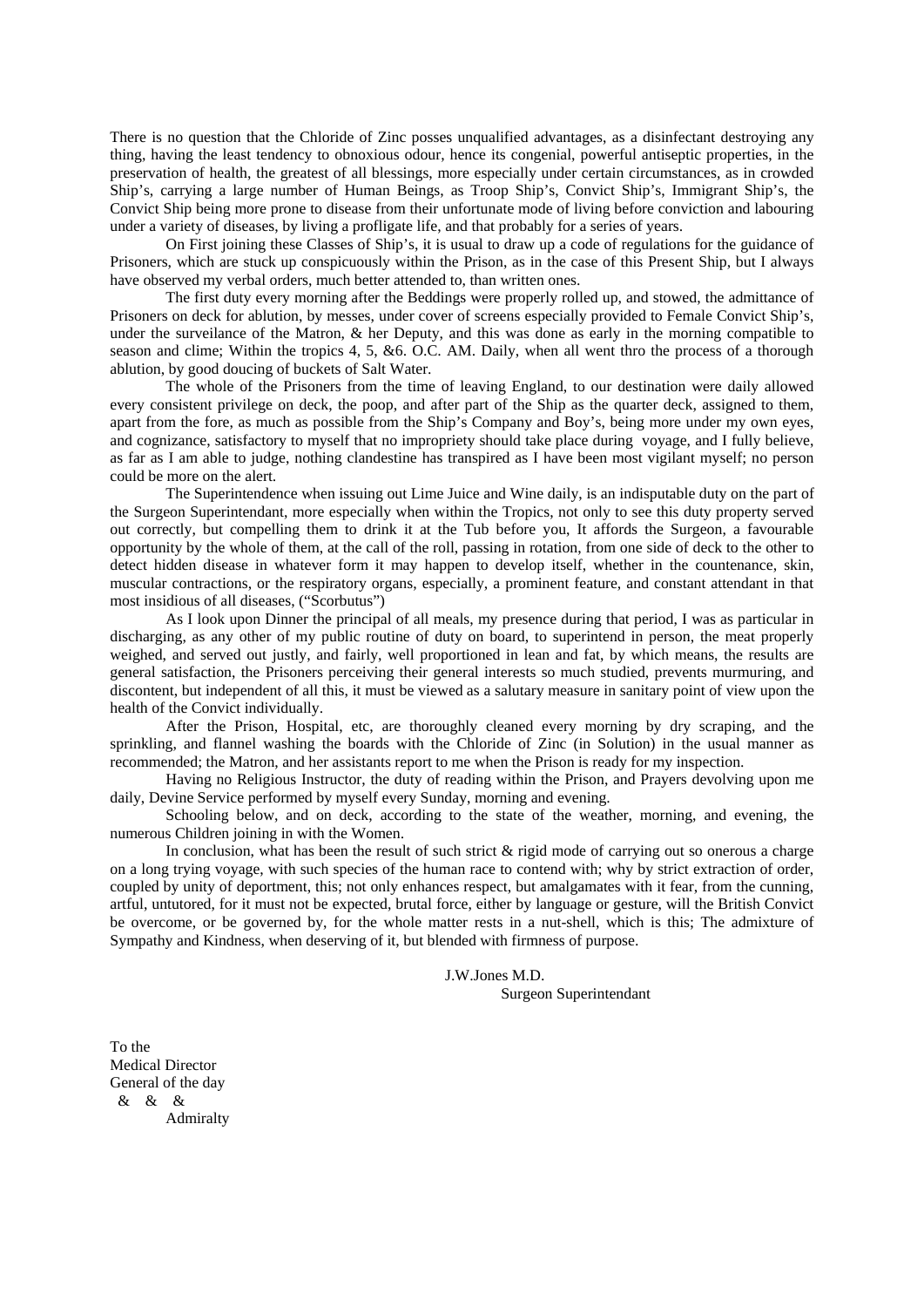### **PB050989**

| - - 1- J<br><b>Days</b> |                                        | Quality<br><b>Name</b><br>Age |                | <b>Disease or Hurt</b>   | When                    | How                         |                              |
|-------------------------|----------------------------------------|-------------------------------|----------------|--------------------------|-------------------------|-----------------------------|------------------------------|
|                         | <b>When Put</b><br><b>On Sick List</b> |                               |                |                          |                         | Put Off<br><b>Sick List</b> | <b>Disposed</b><br><b>Of</b> |
|                         | 1851                                   |                               |                |                          |                         |                             |                              |
| $17\,$                  | April 17th                             | <b>Susan Dwyer</b>            | 20             | Convict                  | Acute Rheumat:          | May 6                       | $D^d$ . List                 |
| 9                       | $\overline{\text{May } 8^{\text{th}}}$ | Eliza Ward                    | 19             | $D^{\circ}$ .            | Cynanche Tonsil:        | $-17$                       | $D^d$ . List                 |
| 35                      | $-28^{th}$                             | Jane Blake                    | 18             | $D^{\circ}$ .            | Syphilis                | July 7                      | $D^d$ . List                 |
| $\overline{8}$          | $-66$                                  | Janet McGrigor                | 38             | $D^{\circ}$ .            | Hysteria                | June $5th$                  | $D^d$ . List                 |
|                         |                                        |                               |                |                          | c birth-general         |                             |                              |
|                         |                                        |                               |                |                          | debility                |                             |                              |
| $\overline{2}$          | $\sim$ 66                              | Ann Burks                     | $\overline{9}$ | Convicts                 | Convulvis               | May 31                      | $D^d.D^d$ .                  |
|                         |                                        |                               | months         | Infant                   | Infant:                 |                             |                              |
|                         |                                        |                               | Infant         |                          |                         |                             |                              |
| 24                      | June 5th                               | Eliz <sup>th</sup> Collins    | 24             | Convict                  | Leucorrhoea             | Jume $29th$                 | $D^d$ . List                 |
|                         |                                        |                               |                |                          | Haemorrhois &           |                             |                              |
|                         |                                        |                               |                |                          | <b>General Debility</b> |                             |                              |
|                         |                                        |                               |                |                          |                         |                             |                              |
| $\mathbf{1}$            | $-10th$                                | Thos James                    | 9              | $D^{\circ}$ .<br>Infant  | Hydrochep:              | $\overline{July 9^{th}}$    | $D^d$ . $D^d$ .              |
| 51                      | $12^{th}$                              | Emma Williams                 | months<br>20   | Convict                  | Parturis                | Aug <sup>t</sup> 2          | $D^d$ . $D^d$ .              |
|                         |                                        |                               |                |                          | Female $Cd$             |                             |                              |
|                         |                                        |                               |                |                          | Phth: Incip:            |                             |                              |
| 13                      | 22nd                                   | Emma Williams                 | 13 days        | Infant                   | Cachexia Infanti        | June $25th$                 | $D^d$ . $D^d$ .              |
|                         |                                        | (christened after the         | old            |                          |                         |                             |                              |
|                         |                                        | mother)                       |                |                          |                         |                             |                              |
| 3                       | July 6                                 | Eliza Williams                | 28             | Convict                  | Dysenteria et           | July $9th$                  | $D^d.D^d$ .                  |
|                         |                                        |                               |                |                          | Syphilis                |                             |                              |
| 14                      | $\_$ 66 $\,$                           | Marg <sup>t</sup> Young       | 27             | $D^{\circ}$ .            | Erysipelas of face      | $\overline{July}$ 25        | $D^d$ . List                 |
| 21                      | $\_^{66}\,$                            | Louisa Coates                 | 21             | $D^{\circ}$ .            | Scorbutus               | July $31st$                 | $D^d$ . List                 |
| 20                      | $\sim$ 66                              | Eliz <sup>th</sup> Collins    | 24             | $D^{\circ}$ .            | Scorbutus               | July $26^{th}$              | $D^d$ . $D^d$ .              |
| $\overline{5}$          | $-26$                                  | Eliza Bevan                   | 23             | $\mathbf{D}^{\text{o}}.$ | Diarrhoea               | July 31                     | $D^d$ . List                 |
| 6                       | August 1                               | Cath <sup>e</sup> Douglas     | 46             | $D^{\circ}$ .            | Dysenteris &            | Aug <sup>t</sup> 7          | $D^d$ . List                 |
|                         |                                        |                               |                |                          | Haemorrhois             |                             |                              |
| 3                       | $-7$                                   | Mary Ann Maule                | 16             | $D^{\circ}$ .            | Ophthalmia              | $-10$                       | $D^d$ . List                 |
| $\overline{2}$          | $-9$                                   | Sarah Nevan                   | 20             | $D^{\circ}$ .            | Anthrax                 | $-66$                       | $D^d$ , to the               |
|                         |                                        |                               |                |                          |                         |                             | Hospital                     |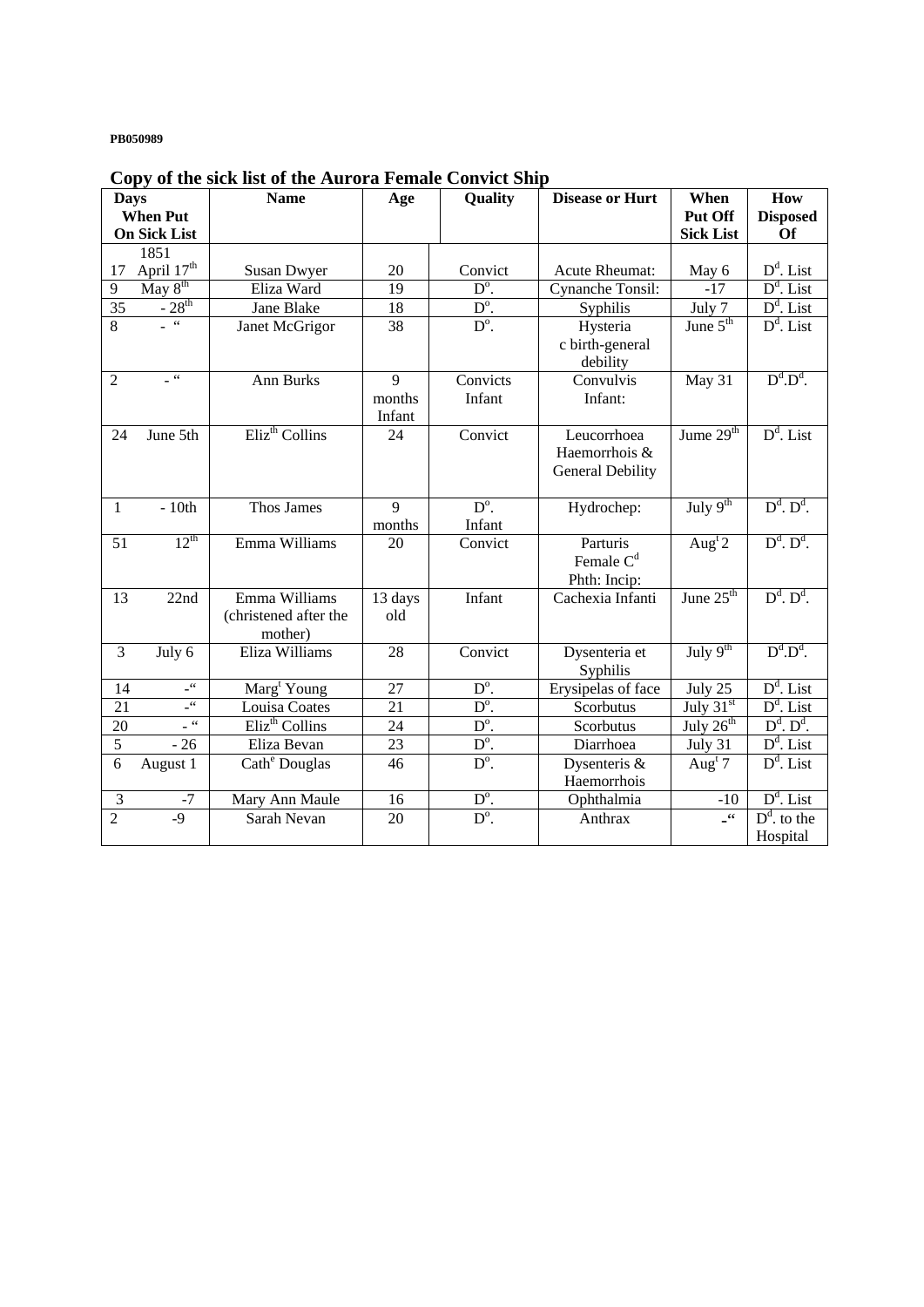| Date     | Ther <sup>r</sup> | Bar <sup>r</sup> | Remarks, etc March 1851           |
|----------|-------------------|------------------|-----------------------------------|
| 26 March |                   |                  | Joined "Aurora" C.S. at Deptford  |
| າາ       |                   |                  | Fitting out Prison by shipwrights |
| 28       |                   |                  |                                   |
| 29       |                   |                  |                                   |
| 30       |                   |                  | $D^{\circ}$                       |
|          |                   |                  | $\mathbf{D}$                      |

| <b>Date</b>     | Ther <sup>r</sup> | <b>Bar</b> <sup>r</sup> | Remarks, etc April 1851                                                        |  |  |  |  |  |
|-----------------|-------------------|-------------------------|--------------------------------------------------------------------------------|--|--|--|--|--|
|                 |                   |                         | Fitting up Prison                                                              |  |  |  |  |  |
| 2               |                   |                         | $\overline{D^0}$ .                                                             |  |  |  |  |  |
| 3               |                   |                         | $D^{\circ}$ .                                                                  |  |  |  |  |  |
| $\overline{4}$  |                   |                         | $\overline{D^{\circ}}$ .                                                       |  |  |  |  |  |
| 5               |                   |                         | Prison completed & only inspected                                              |  |  |  |  |  |
| 6               |                   |                         | Bilge water very foul threw down Two gallons Chloride of Zinc                  |  |  |  |  |  |
| 7               |                   |                         | Ship towed down to Woolwich<br>the well,                                       |  |  |  |  |  |
| 8               |                   |                         | Employed in various ways within the prison, disseminating the                  |  |  |  |  |  |
|                 |                   |                         | Chloride of Zinc, afterwards swing stoves                                      |  |  |  |  |  |
| 9               |                   |                         | $D^{\circ}$ .<br>$D^{\circ}$ .                                                 |  |  |  |  |  |
| 10              |                   |                         | $D^{\circ}$<br>$D^{\circ}$ .                                                   |  |  |  |  |  |
| $\overline{11}$ |                   |                         | <b>Inspected Prisoners at Millbank</b>                                         |  |  |  |  |  |
| $\overline{12}$ |                   |                         | Disseminating Chloride of Zinc as before, afterwards stoves                    |  |  |  |  |  |
| $\overline{13}$ |                   |                         | $\overline{D^{\circ}}$ .<br>$D^{\circ}$ .                                      |  |  |  |  |  |
| 14              |                   |                         | Received 222 female Prisoners & 14 Infants                                     |  |  |  |  |  |
| 15              |                   |                         | D <sup>o</sup> . a Convict child                                               |  |  |  |  |  |
| $\overline{16}$ |                   |                         | $\overline{D^0}$ .<br>$D^{\circ}$ . $D^{\circ}$ .                              |  |  |  |  |  |
| $\overline{17}$ |                   |                         | D <sup>o</sup> . Ten more Female Convicts                                      |  |  |  |  |  |
| 18              |                   |                         | Making 232 and 7 children D°. one child more Total 267                         |  |  |  |  |  |
| $\overline{19}$ |                   |                         | Cleansing of the Prison with the Solution                                      |  |  |  |  |  |
| 20              |                   |                         | $D^{\circ}$ .<br>$D^{\circ}$ .                                                 |  |  |  |  |  |
| 21              |                   |                         | $D^{\circ}$ .<br>$D^{\circ}$ .                                                 |  |  |  |  |  |
| 22              |                   |                         | Exchanged 2, Females & Infants with others                                     |  |  |  |  |  |
| 23              |                   |                         | G <sup>n</sup> ? order of Secretary of State cleansing of Prison with Solution |  |  |  |  |  |
| 24              |                   |                         | Received sailing orders                                                        |  |  |  |  |  |
| $\overline{25}$ |                   |                         | Dropp <sup>d</sup> down to Gravesend                                           |  |  |  |  |  |
| $\overline{26}$ |                   |                         | 10 A.M. got under weigh                                                        |  |  |  |  |  |
| 27              |                   |                         | Anchord off Deal; at 6 AM got under weigh                                      |  |  |  |  |  |
| 28              | 55                | 29.80                   | A fine day, cleansing of Prison etc                                            |  |  |  |  |  |
| 29              | 54                | 29,68                   | Blowing hard, much sea sickness prevailing                                     |  |  |  |  |  |
| 30              | 54                | 29,70                   | $D^{\circ}$ .<br>Squally                                                       |  |  |  |  |  |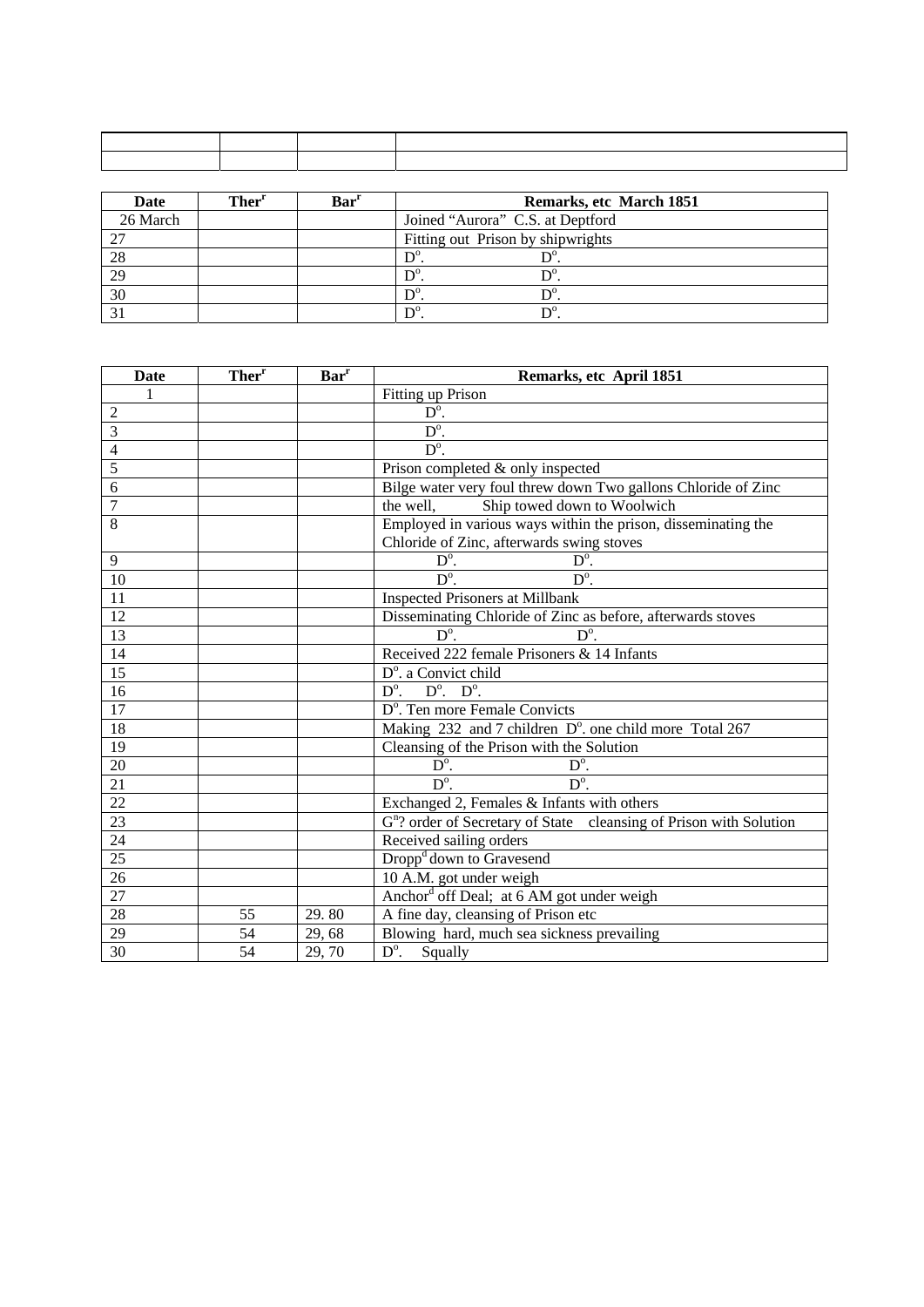| <b>Date</b>     | Ther <sup>r</sup> | Bar <sup>r</sup>          | Remarks, etc May 1851                                                                          |  |  |  |
|-----------------|-------------------|---------------------------|------------------------------------------------------------------------------------------------|--|--|--|
| 1May            | 54                | $29 - 75$                 | Fresh breezes with squalls                                                                     |  |  |  |
| $\overline{2}$  | 58                | 81<br>$29 -$              | Breezes but fine                                                                               |  |  |  |
| 3               | 58                | 90<br>$29 -$              | Fine breezes                                                                                   |  |  |  |
| 4               | $\overline{57}$   | 29<br>80<br>$\sim$        | Squally with rain                                                                              |  |  |  |
| 5               | 58                | 30<br>$\sim$              | Fine breezes                                                                                   |  |  |  |
| 6               | 59                | 5<br>$30 -$               | $D^{\circ}$                                                                                    |  |  |  |
| $\overline{7}$  | 61                | $\overline{21}$<br>$30 -$ | $D^{\circ}$                                                                                    |  |  |  |
| $\,8\,$         | 66                | $30 -$<br>9               | $D^{\circ}$                                                                                    |  |  |  |
| 9               | 68                | $30 -$<br>10              | Fresh breeze (off Madeira)                                                                     |  |  |  |
| 10              | 70                | $30 -$<br>10              | Fine nearly becalmed                                                                           |  |  |  |
| 11              | 69                | $30 -$<br>20              | North East Trade Wind                                                                          |  |  |  |
| 12              | 69                | $30 -$<br>10              | $D^{\circ}$                                                                                    |  |  |  |
| 13              | 70                | 8<br>$30 -$               | $\overline{D^o}$                                                                               |  |  |  |
| $\overline{14}$ | $\overline{70}$   | 5<br>$30 -$               | $D^{\circ}$                                                                                    |  |  |  |
| 15              | 73                | $\overline{5}$<br>$30 -$  | $D^{\circ}$                                                                                    |  |  |  |
| 16              | 75                | $30 -$<br>10              | $\overline{D}^{\circ}$                                                                         |  |  |  |
| $\overline{17}$ | 75                | $\overline{8}$<br>$30 -$  | $D^{\circ}$                                                                                    |  |  |  |
| 18              | 76                | $\overline{5}$<br>$30 -$  | $\overline{D}^{\circ}$                                                                         |  |  |  |
| 19              | 78                | 80<br>$29 -$              | $\overline{D}^{\circ}$                                                                         |  |  |  |
| 20              | 76                | $29 -$<br>90              | $D^{\circ}$                                                                                    |  |  |  |
| 21              | 79                | 30                        | $\overline{D}^{\circ}$                                                                         |  |  |  |
| $\overline{22}$ | 80                | $29 -$<br>90              | $\overline{D}^o$ sultry                                                                        |  |  |  |
| $\overline{23}$ | 80                | $29 -$<br>90              | $\overline{D}^{\circ}$<br>$\overline{D}^{\circ}$<br>Sent letter on Service to Director General |  |  |  |
| 24              | 85                | $29 -$<br>90              | Very hot                                                                                       |  |  |  |
| $\overline{25}$ | 85                | $29 -$<br>90              | $\overline{D}^{\circ}$                                                                         |  |  |  |
| $26\,$          | 80                | $29 -$<br>90              | Heavy rains,<br>(varibles)                                                                     |  |  |  |
| 27              | 80                | $29 -$<br>90              | Very heavy rains $(Do)$                                                                        |  |  |  |
| $\overline{28}$ | 79                | $29 -$<br>90              | $(D^{\circ})$<br>Cool after rains                                                              |  |  |  |
| 29              | 84                | $29 -$<br>90              | Hot day with slight rain<br>$(D^{\circ})$                                                      |  |  |  |
| 30              | 80                | $29 -$<br>90              | South East trades commencing                                                                   |  |  |  |
| $\overline{31}$ | 80                | $29 -$<br>90              | $\overline{D^{\circ}}$<br>$\overline{D^{\circ}}$ but a vague character                         |  |  |  |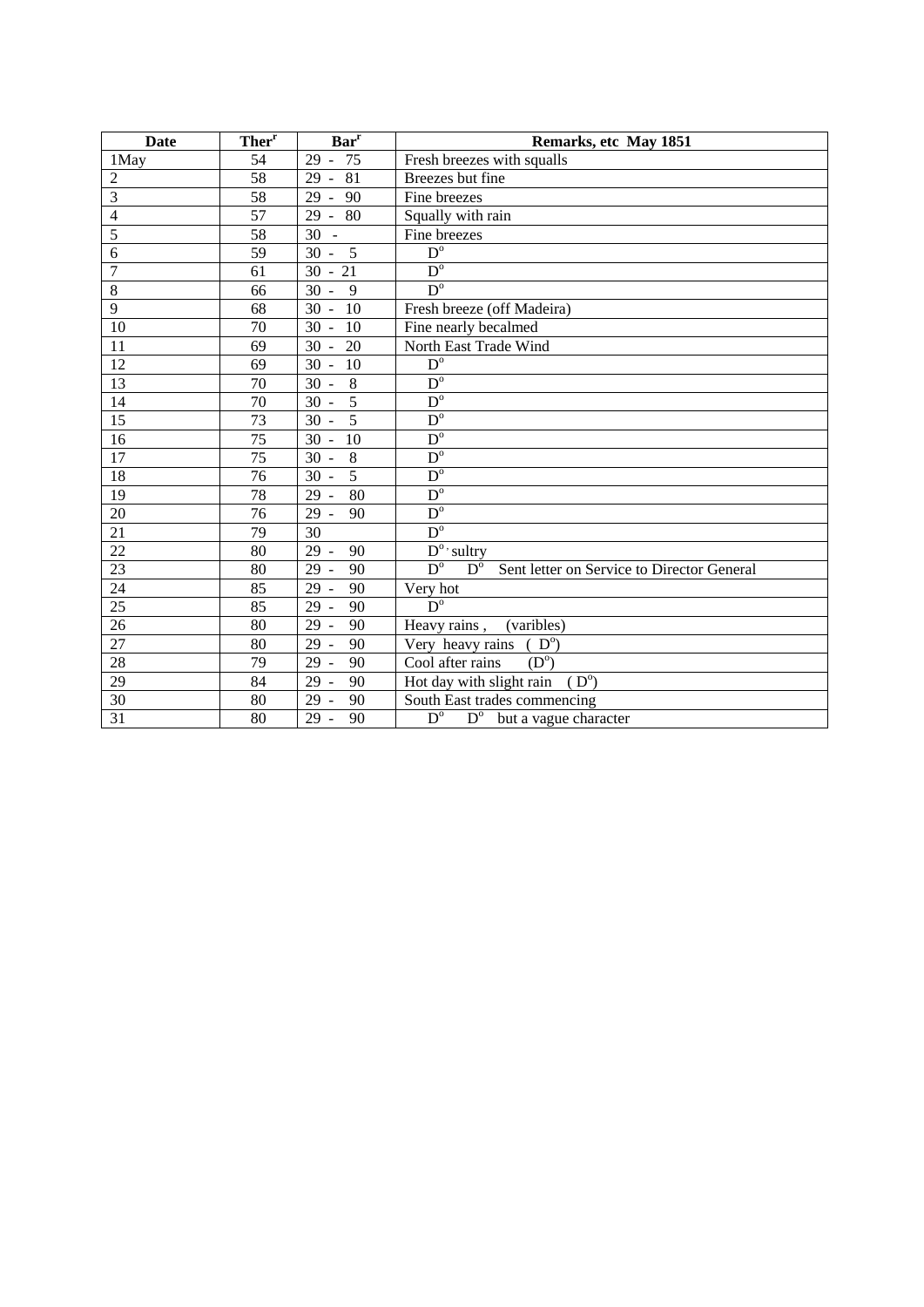| Date            | Ther <sup>r</sup> | Bar <sup>r</sup>                     | Remarks, etc June 1851                                          |  |  |  |
|-----------------|-------------------|--------------------------------------|-----------------------------------------------------------------|--|--|--|
| $\mathbf{1}$    | 83                | 99<br>29<br>$\omega$                 | Variable winds slight breezes & calms                           |  |  |  |
| $\overline{2}$  | 84                | 29<br>99<br>$\blacksquare$           | $\overline{D}^{\circ}$<br>$D^{\mathrm{o}}$                      |  |  |  |
| 3               | 85                | 29<br>99<br>$\equiv$                 | $\mathrm{D}^0$<br>$D^{\circ}$                                   |  |  |  |
| 4               | 82                | 99<br>29                             | $\mathrm{D}^0$<br>$D^{\circ}$                                   |  |  |  |
| 5               | 82                | 99<br>29                             | $D^0$<br>$D^{\circ}$                                            |  |  |  |
| 6               | 84                | 98<br>29<br>$\sim$                   | Commencement apparently of the S.E.Trades                       |  |  |  |
| $\overline{7}$  | 82                | 29<br>98<br>$\overline{\phantom{a}}$ | S.E. confirmed                                                  |  |  |  |
| $\overline{8}$  | 82                | 29<br>80<br>$\sim$                   | $D^{\circ}$                                                     |  |  |  |
| 9               | 84                | 80<br>29<br>$\sim$                   | $D^{\circ}$                                                     |  |  |  |
| 10              | 83                | 74<br>29<br>$\sim$                   | $D^{\circ}$                                                     |  |  |  |
| 11              | 81                | 30                                   | $\overline{D}^{\circ}$                                          |  |  |  |
| 12              | 80                | 30                                   | $\overline{D}^{\circ}$                                          |  |  |  |
| 13              | 78                | 30<br>10<br>$\overline{\phantom{a}}$ | $D^{\circ}$                                                     |  |  |  |
| 14              | 77                | 30<br>5<br>$\bar{a}$                 | $D^{\circ}$                                                     |  |  |  |
| 15              | 78                | $\overline{5}$<br>30<br>$\equiv$     | $\overline{D}^{\circ}$                                          |  |  |  |
| $\overline{16}$ | 76                | 30                                   | $D^{\circ}$                                                     |  |  |  |
| $\overline{17}$ | 75                | 30                                   | Squalls, variable winds & showers                               |  |  |  |
| 18              | 74                | 29<br>97<br>$\overline{\phantom{a}}$ | $\overline{D}^{\circ}$<br>$\overline{D}^{\circ}$<br>$D^{\circ}$ |  |  |  |
| 19              | 71                | 29<br>85<br>$\sim$                   | $D^{\circ}$<br>$D^{\circ}$<br>$\overline{D}^{\circ}$            |  |  |  |
| 20              | 70                | 29<br>84<br>$\sim$                   | $D^{\circ}$<br>$\overline{D}^{\circ}$<br>$\overline{D^{\circ}}$ |  |  |  |
| 21              | 71                | 29<br>90<br>$\blacksquare$           | $D^{\circ}$<br>$\overline{D}^{\circ}$<br>$\overline{D^{\circ}}$ |  |  |  |
| $\overline{22}$ | 72                | 29<br>91<br>$\mathbb{Z}$             | Fine                                                            |  |  |  |
| $\overline{23}$ | 70                | 29<br>92                             | $\overline{D^{\circ}}$                                          |  |  |  |
| 24              | 69                | 30                                   | $D^{\mathrm{o}}$<br>but cloudy                                  |  |  |  |
| 25              | 68                | 30                                   | $\overline{D}^{\circ}$<br>$D^{\circ}$                           |  |  |  |
| 26              | 67                | 29<br>99<br>$\bar{\phantom{a}}$      | $\overline{D}^{\circ}$<br>Fine breezes,                         |  |  |  |
| 27              | 67                | 29<br>98<br>$\sim$                   | $D^{\circ}$<br>$D^{\mathrm{o}}$<br>drizzling rain               |  |  |  |
| 28              | 66                | 29<br>60                             | $D^{\circ}$<br>Stiff breezes                                    |  |  |  |
| 29              | 64                | 61<br>29<br>$\equiv$                 | $\overline{D}^{\circ}$<br>Do                                    |  |  |  |
| $\overline{30}$ | 61                | 29<br>62<br>$\overline{\phantom{a}}$ | Fine breezes                                                    |  |  |  |

| Date             | Ther <sup>r</sup> | <b>Bar</b> <sup>r</sup>    | Remarks, etc July 1851                                       |  |  |  |  |
|------------------|-------------------|----------------------------|--------------------------------------------------------------|--|--|--|--|
| $\mathbf{1}$     | 58                | 29<br>54                   | Heavy sea, & variable weather                                |  |  |  |  |
| $\boldsymbol{2}$ | 55                | 30<br>$29 -$               | $\mathbf{D}^{\text{o}}$<br>$D^{\circ}$<br>squally<br>(heavy) |  |  |  |  |
| 3                | 64                | 50<br>29<br>$\sim$         | $\mathbf{D}^0$<br>$\overline{D}^{\circ}$                     |  |  |  |  |
| 4                | 63                | 29<br>64<br>$\blacksquare$ | $\mathrm{D}^0$<br>$\overline{D}^{\circ}$                     |  |  |  |  |
| 5                | 63                | 29<br>75<br>$\blacksquare$ | $\mathrm{D}^0$<br>$\overline{D}^{\circ}$<br>rains            |  |  |  |  |
| 6                | 64                | $29 -$<br>80               | $\mathrm{D}^0$<br>$\overline{D}^{\circ}$                     |  |  |  |  |
| $\overline{7}$   | 61                | $29 -$<br>60               | $\mathrm{D}^0$<br>$\overline{D}^{\circ}$                     |  |  |  |  |
| 8                | 62                | $29 -$<br>71               | $D^0$<br>$D^{\circ}$<br>sleet                                |  |  |  |  |
| 9                | 60                | $29 -$<br>85               | $\mathrm{D}^0$<br>$\overline{D}^{\circ}$                     |  |  |  |  |
| 10               | 55                | $29 -$<br>90               | $D^0$<br>$\overline{D}^{\circ}$                              |  |  |  |  |
| 11               | 55                | 80<br>$29 -$               | $D^0$<br>$\overline{D^{\circ}}$                              |  |  |  |  |
| 12               | 56                | 29<br>10<br>$\sim$         | Blowing a hurricane                                          |  |  |  |  |
| 13               | 50                | $29 -$<br>85               | $D^{\circ}$ a gale                                           |  |  |  |  |
| 14               | 45                | 29<br>30                   | $D^{\circ}$<br>hard with hail                                |  |  |  |  |
| 15               | 45                | $29 -$<br>30               | $D^0$<br>$D^{\circ}$                                         |  |  |  |  |
| 16               | 46                | 30<br>$29 -$               | $D^0$<br>$\overline{D^{\circ}}$                              |  |  |  |  |
| 17               | 41                | $29 -$<br>50               | Moderating, southerly aspect                                 |  |  |  |  |
| 18               | 50                | $29 -$<br>50               | $D^{\mathrm{o}}$                                             |  |  |  |  |
| 19               | 54                | $29 -$                     | <b>Blowing fresh</b>                                         |  |  |  |  |
| $20\,$           | 57                | $29 -$<br>96               | $\overline{D^{\circ}}$ a gale of wind                        |  |  |  |  |
| 21               | 48                | $28 -$<br>96               | $D^{\circ}$ a gale of wind                                   |  |  |  |  |
| $22\,$           | 50                | $29 -$                     | $\overline{D^{\circ}}$<br>$D^{\mathrm{o}}$                   |  |  |  |  |